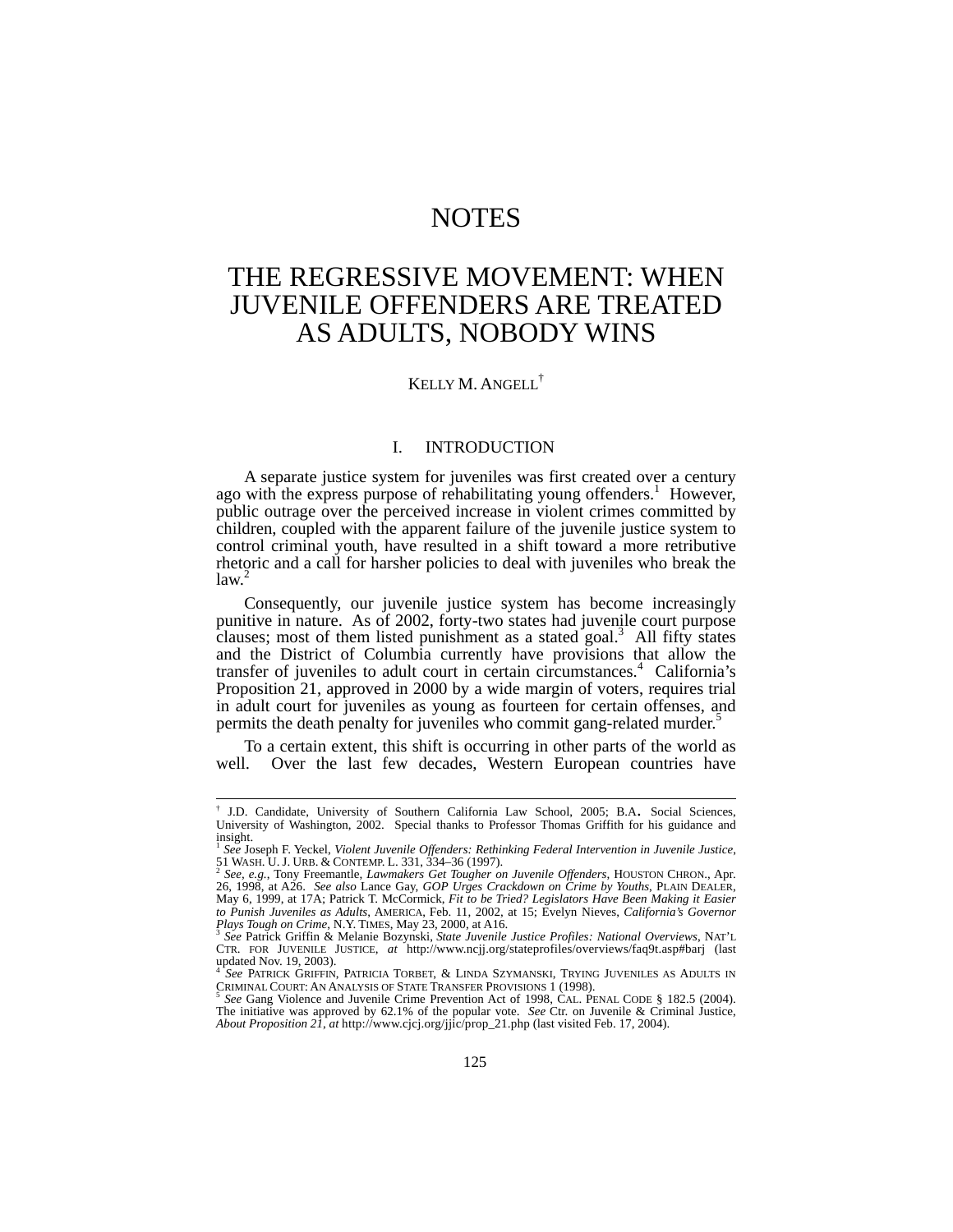instituted harsher penalties for juvenile offenders, marking a transition from the traditional view of juvenile delinquency as a social welfare problem to a more punitive view of juvenile crime.<sup>6</sup> Unlike the United States, however, these countries have also increased their efforts to prevent juvenile crime by focusing on alternative, community-based sanctions, early recognition of at-risk youth, and training programs to aid in the reintroduction of offenders into the community.<sup>7</sup> Also unlike the United States, nearly every country in the world has abolished the death penalty for crimes committed under the age of eighteen.<sup>8</sup>

Although a great deal of criticism has been levied against our juvenile justice system's apparent leniency toward offenders and its inability to protect the public, many argue that our increasingly narrow focus on punishment is short-sighted and ineffective.<sup>9</sup> One expert commented that simply putting more people in prison with longer sentences, but failing to address the causes of crime, is "'like building cancer wards to stop cancer that is caused by smoking."<sup>10</sup> The prevention of a single crime can have a profound effect on reducing crime overall—one study found that over onethird of first-time juvenile offenders go on to commit more crimes, with nearly 10% of that group becoming chronic reoffenders.<sup>11</sup> Simply "getting tough" on young offenders exacerbates this problem because juveniles who serve time in adult prisons generally have higher rates of recidivism than

 <sup>6</sup> Starting in the 1980s,

Public opinion and governments were inclined towards an increased punitive approach to delinquency. The pure rehabilitative model appeared more and more to be naïve. As a consequence, attention to the "justice" element in dealing with juvenile offenders became more important, including a stricter punishment-orientation. From the late eighties, these evolutions are reflected in several changes in the formal regulations of juvenile justice, e.g. in Italy (1988), England and Wales (1988–89), Germany (1990), Belgium (1994) and the Netherlands (1994–95).

INST. OF LOCAL GOV'T STUDIES—DEN., CONFRONTING YOUTH IN EUROPE: JUVENILE CRIME AND JUVENILE USTICE (Lode Walgrave & Jill Mehlbye eds., 1998), *available at* JUVENILE JUSTICE (Lode Walgrave & Jill Mehlbye eds., 1998), *available at* http://www.akf.dk/eng98/juvenile.htm.

<sup>7</sup> *See, e.g.*, Paul Vlaardingerbroek, *International Perspectives on Adolescents' Competence and Culpability: New Trends in the Juvenile Justice System*, 18 QUINNIPIAC L. REV. 491, 502 (1999). *See also* Josine Junger-Tas, *Juvenile Deliquency: What to Do? The Case of the Netherlands*, 2 FED. SENTENCING REP. 248 (1999).<br><sup>8</sup> The United States is one of only two countries that have not ratified the United Nation's Convention

on the Rights of the Child, which bans the death penalty for crimes committed under the age of eighteen (the other country is Somalia). "In the past four years, only five countries have executed individuals for crimes they committed when younger than 18—the Democratic Republic of Congo, China, Iran, Pakistan, and the United States." Warren Richey, *Global Legal Trends Make Waves at High Court*, CHRISTIAN SCI. MONITOR, Oct. 21, 2004, at USA 2. Furthermore, the United States executes more juvenile offenders than any other country: "Since 1990, only six countries are known to have executed people for crimes committed when under 18. Five of them—Iran, Nigeria, Pakistan, Saudi Arabia, and Yemen—have executed a total of nine such prisoners between them. The sixth country—the USA—has executed eight juvenile offenders in the same period, including two this year." Amnesty Int'l, *Juvenile Offender Facing Execution in Virginia—a Step Backwards*, AMR 51/76/98 (Oct. 9, 1998), *available at*

http://web.amnesty.org/library/index/ENGAMR510761998. <sup>9</sup> *See, e.g.,* Mark H. Moore & Stewart Wakeling, *Juvenile Justice: Shoring Up the Foundations*, 22

CRIME & JUST. 253, 253–54 (1997).<br><sup>10</sup> Linnet Myers, *Cultural Divide Over Crime and Punishment*, CHI. TRIB., Oct. 13, 1995, at N1 (quoting Irvin Waller, director of the Int'l Ctr. for the Prevention of Crime in Montreal).

<sup>(</sup>quoting Irvin Waller, director of the Int'l Ctr. for the Prevention of Crime in Montreal). 11 *See* Orange County Prob. Dep't, *8% Problem Study Findings: Exploratory Research Findings and Implications for Problem Solutions*, *at* http://www.oc.ca.gov/probation/solution/contentpsf.asp?h=psm (Mar. 1999) (last visited Jan. 8, 2005) [hereinafter *8% Study*] (*see infra* notes 157–70 and accompanying text).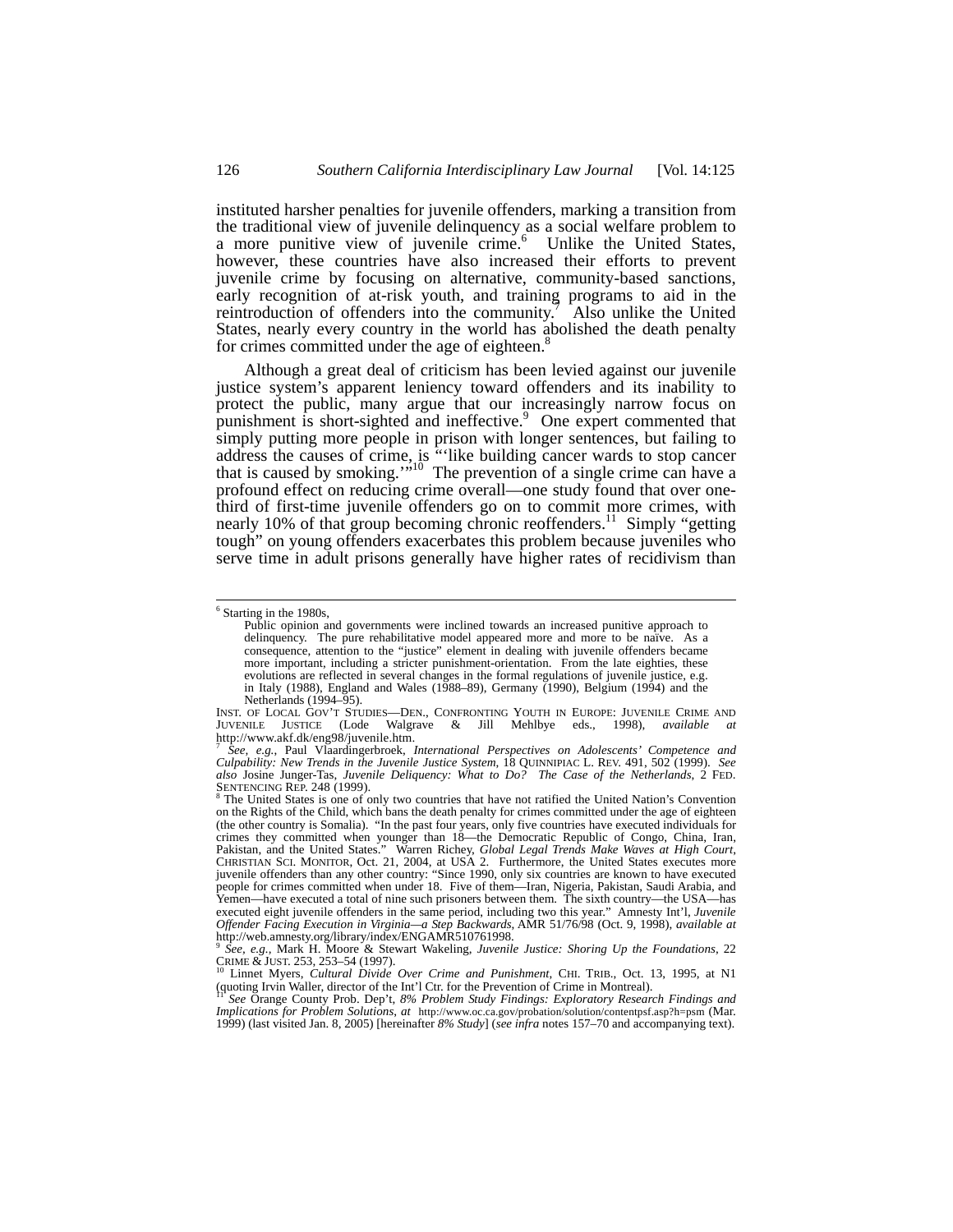those who do not.<sup>12</sup> Furthermore, kids who serve time in jail are at greater risk for assault, rape, and suicide.<sup>13</sup> Clearly, when it comes to reducing juvenile crime, an ounce of prevention is worth a ton of cure.

Part II of this Note briefly highlights key points in the development of the juvenile justice system in the United States, including the underlying theoretical justifications for its creation and current trends in juvenile justice policy.Part III discusses juvenile crime statistics and evaluates what happens when states "get tough" on juvenile crime. Part IV examines some promising alternatives to sending juvenile offenders through the adult criminal system. Part V concludes that we must regain our focus on prevention and rehabilitation of juvenile offenders, because not only are these methods more likely to be effective than adult sanctions in reducing crime, they reflect the most basic underlying assumptions of how society should treat troubled children.

#### II. ORIGIN AND PURPOSE OF THE JUVENILE JUSTICE SYSTEM

#### A. HISTORICAL BACKGROUND

Prior to the end of the nineteenth century, our criminal justice system made no distinction between juveniles who broke the law and adult criminals.<sup>14</sup> Children over the age of seven who were convicted of a crime were imprisoned with adults and suffered adult consequences.<sup>15</sup> In 1828, a twelve-year-old boy was found guilty of bludgeoning an elderly woman to death.<sup>16</sup> Even though the verdict was based almost entirely on his questionable confession, he was sentenced to death by hanging.<sup>17</sup> In 1847, a ten-year-old boy was executed for murder after he confessed the crime.<sup>1</sup> Despite the court's recognition that the confession contained "plain tokens of a mischievous discretion," it was unanimously agreed that sparing him the ultimate punishment would lead to children committing "such atrocious crimes with impunity."<sup>19</sup>

 <sup>12</sup> *See* Donna M. Bishop, Charles E. Frazier, Lonn Lanza-Kaduce, & Lawrence Winner, *The Transfer of Juveniles to Criminal Court: Does It Make a Difference?*, 42 CRIME & DELINQ. 171, 183 (1996) (showing that transferring juveniles to adult court increased short-term recidivism across seven classes of offenses). *See also* Lawrence Winner, Lonn Lanza-Kaduce, Donna M. Bishop, & Charles E. Frazier, *The Transfer of Juveniles to Criminal Court: Reexamining Recidivism Over the Long Term*, 43 CRIME & DELINQ. 548, 558 (1997) (discussing a long-term recidivism study that shows juveniles transferred to adult court reoffended more often and more quickly than those who were not transferred, for all classes

of offenses except property crimes). *See infra* notes 122–34 and accompanying text. 13 *See* Vincent Schiraldi & Jason Zeidenberg, *The Risks Juveniles Face When They Are Incarcerated* <sup>13</sup> *See* Vincent Schiraldi & Jason With Adults, Ctr. on Juvenile & Criminal Justice (1997), at http://www.cjcj.org/pubs/risks/risks/html.<br><sup>14</sup> See Yeckel, supra note 1, at 334.<br><sup>15</sup> See Juvenile Justice FYI, *History of America's Juvenile Justice System*, a

http://www.juvenilejusticefyi.com/history\_of\_juvenile\_justice.html (last visited Feb. 18, 2004)<br>[hereinafter History of Juvenile Justice System].

<sup>&</sup>lt;sup>17</sup> See State v. Guild, 10 N.J.L. 163, 163, 190 (1828).<br><sup>17</sup> See id.<br><sup>18</sup> See Gault, 387 U.S. 1, 80 n.2 (1967) (Stewart, J., dissenting) (citing 4 WILLIAM BLACKSTONE, COMMENTARIES \*23 (Wendell ed. 1847)).<br><sup>19</sup> *Id.*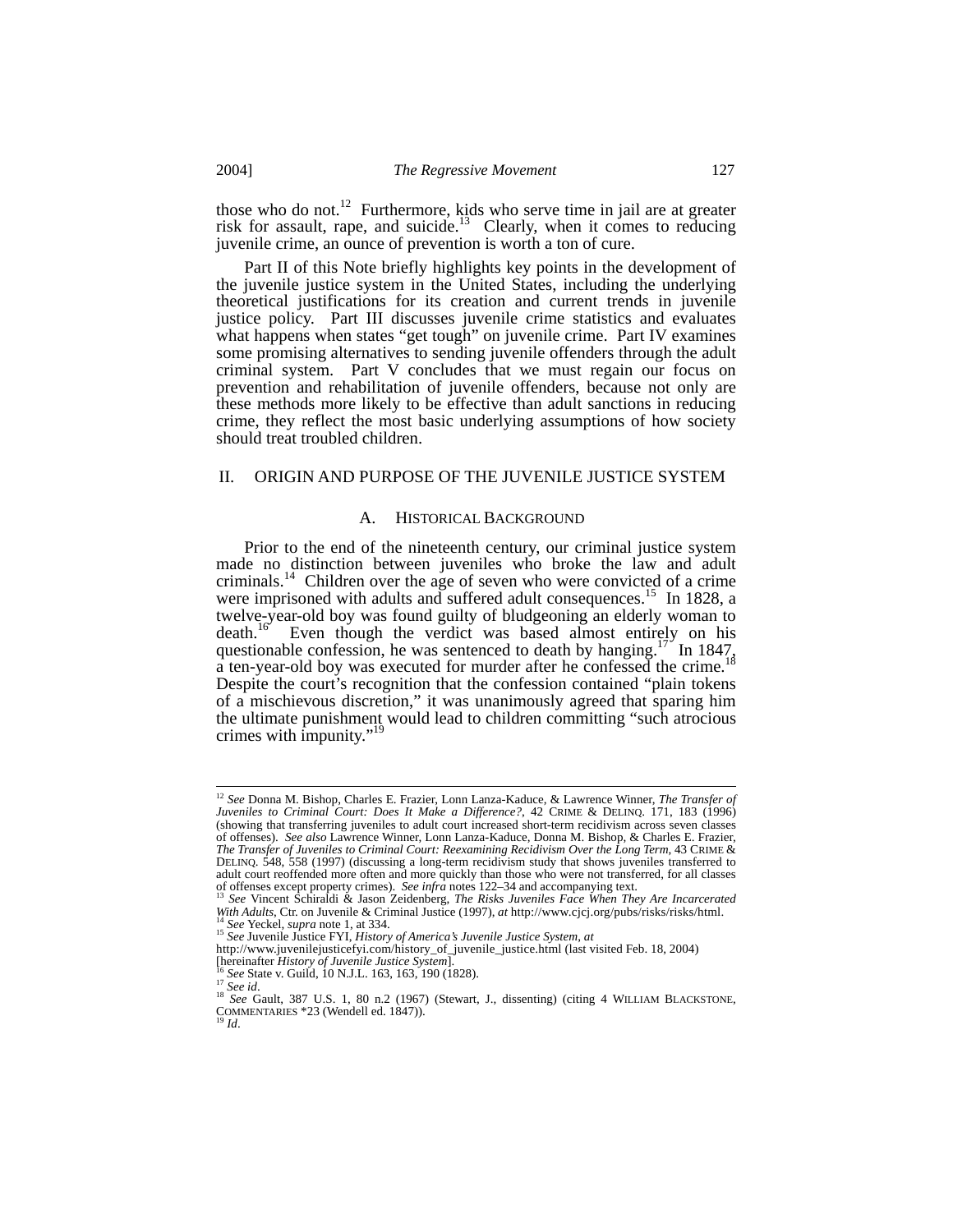At the turn of the twentieth century, the Progressive movement ushered in a period of sweeping social change in the United States. In this atmosphere of political activism and social reform, women gained the right to vote, new labor protections were enacted, Prohibition was ratified, and W.E.B. DuBois and others founded the National Association for the Advancement of Colored People ("NAACP").<sup>20</sup> Social activists of the time also pressed for criminal justice reforms, including the creation of separate institutions for juvenile offenders.<sup>21</sup> While states had slowly been institutions for juvenile offenders. $21$ implementing separate courts for juveniles since the late 1800s, momentum picked up at the turn of the century; by the 1930s, juvenile courts were well-established throughout the United States.<sup>22</sup> These changes were influenced and informed by a new understanding of juvenile delinquency that stressed the importance of keeping young offenders away from "the corrupting influences of adult criminals" and emphasized reform over punishment.23 Under the authority of *parens patriae*, 24 juvenile courts had the power to mandate treatment, supervision, and care of young offenders within their jurisdiction.<sup>25</sup> Proceedings were informal, and judges had wide latitude to consider mitigating circumstances when deciding cases involving juveniles.<sup>26</sup> The focus of the system was primarily on the welfare of the child, rather than exacting punishment for the offense.<sup>27</sup> As a result, delinquents were treated in much the same way as orphans and homeless children, and did not carry the stigma of a criminal record.<sup>28</sup>

http://www.polytechnic.org/faculty/gfeldmeth/chron.prog.html (Mar. 31, 1998) (listing important Progressive Era reforms). *See also* U.S. CONST. amend. XVIII (repealed 1933) (ratifying Prohibition);

OFFENDERS AND VICTIMS: 1999 NATIONAL REPORT 86–87 (1999), *available at*

http://www.ncjrs.org/html/ojjdp/nationalreport99/toc.html. The role of juvenile court judges was seen

 <sup>20</sup> *See* Greg D. Feldmeth, *Chronology: Progressivism & World War I (1892–1919)*, *at*

U.S. CONST. amend. XIX (providing women with the right to vote); Muller v. Oregon, 208 U.S. 412, 412 (1908) (upholding state statute limiting number of hours women could work); MICHAEL MCGERR A FIERCE DISCONTENT: THE RISE AND FALL OF THE PROGRESSIVE MOVEMENT IN AMERICA, 1870–1920 200 (2003) (discussing the origins of the NAACP). But not all progressive reforms survived; *see, e.g.,* Lochner v. New York, 198, U.S. 45, 45 (1905) (overturning state legislation limiting working hours for bakers).

<sup>21</sup> *See* MCGERR, *supra* note 20, at 113. *See also* ANTHONY M. PLATT, THE CHILD SAVERS: THE INVENTION OF DELINQUENCY 9–10 (2d ed. 1977).<br>
<sup>22</sup> Illinois is generally regarded as the first state to establish a separate court system for juveniles in

<sup>1899;</sup> but this is the source of some debate, because laws providing for separate trials for minors were enacted in Massachusetts in 1874 and New York in 1892. "By 1917 juvenile court legislation had been passed in all but three states and by 1932 there were over 600 independent juvenile courts throughout the United States." PLATT, *supra* note 21, at 9–10.

<sup>&</sup>lt;sup>23</sup> *Id.* at 54–55.<br><sup>24</sup> "[T]he state in its capacity as provider of protection to those unable to care for themselves." BLACK'S Law DICTIONARY 511 (2d Pocket ed. 2001).

See 47 AM. JUR. 2d *Juvenile Courts* § 35 (2003) ("A juvenile delinquency statute is an assertion of the state's power as parens patriae and its right to exercise proper parental control over those of its minor citizens who are disposed to go wrong, and constitutes a codification of the ancient equitable jurisdiction over infants under the doctrine"). *See also* Witter v. Cook County Comm'rs, 100 N.E. 148, 150 (Ill. 1912) (stating "This court long ago declared it to be a power, which exists in every wellregulated society, to see that infants within the jurisdiction of the court are not abused, defrauded, or neglected, and that they shall be reared and educated under such influences as will make them good citizens, and that this power is vested in the court of chancery, representing the government.").

<sup>&</sup>lt;sup>26</sup> See History of Juvenile Justice Law, supra note 15. See also PLATT, supra note 21, at 141–42.<br><sup>27</sup> HOWARD N. SNYDER & MELISSA SICKMUND, NAT'L CTR. FOR JUVENILE JUSTICE, JUVENILE

as "doctor-counselor" rather than disciplinarian. *See PLATT, supra* note 21, at 142.<br><sup>28</sup> *See PLATT, supra* note 21, at 137–38. Despite these lofty ideals, however, it should be noted that the life of a juvenile delinquent was often quite difficult. In one Chicago youth reformatory, boys were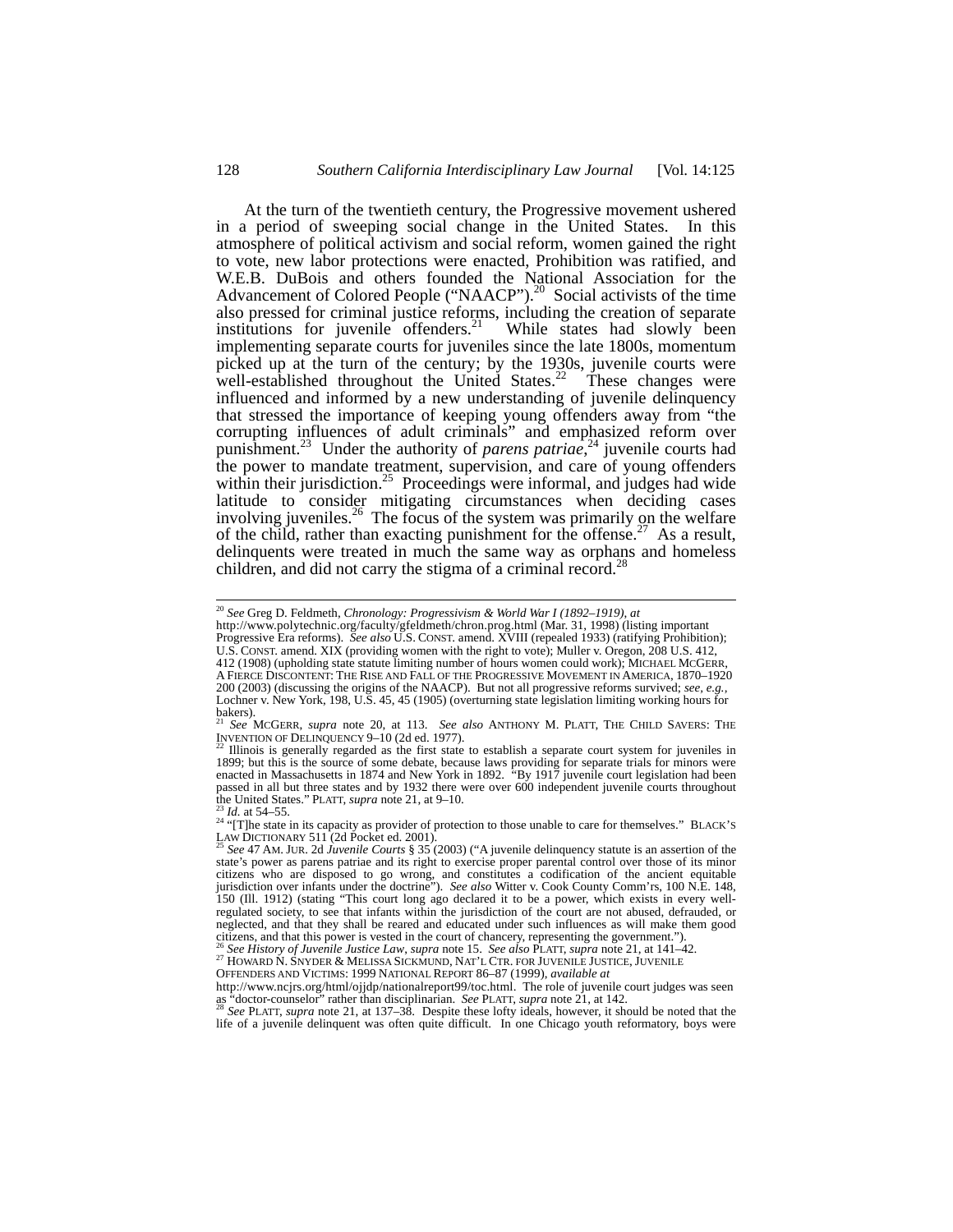Since the early days of juvenile justice reform, a series of key U.S. Supreme Court decisions have resulted in a shift from the Progressive ideal of informal proceedings, individualized treatment, and the rehabilitation of young offenders, to a system in which the distinction between juveniles and adult criminals is often very blurred.<sup>29</sup> The 1967 Supreme Court decision in *Gault* was particularly important because it established due process rights for juveniles in formal proceedings that closely paralleled those for adult criminals.<sup>30</sup> In his dissent, Justice Stewart was remarkably prescient when he expressed concern that the decision would "convert a juvenile proceeding into a criminal prosecution" and that "to impose the Court's long catalog of requirements upon juvenile proceedings . . . is to invite a long step backwards into the nineteenth century. In that era there were no juvenile proceedings, and a child was tried in a conventional criminal court with all the trappings of a conventional criminal trial."<sup>31</sup> By introducing a new level of formality into juvenile proceedings, *Gault* did, in fact, significantly alter the framework of the juvenile justice system. $32$ 

Shortly after the Court's decision in *Gault*, Congress passed two key juvenile crime measures that were intended to prevent delinquency while still maintaining the separation of juvenile offenders from adult criminals.<sup>33</sup> The Juvenile Delinquency Prevention and Control Act of 1968 provided federal funding for states that developed community-based programs to prevent juvenile crime.<sup>34</sup> A few years later, the Juvenile Justice and Delinquency Prevention Act of 1974 created several new agencies that focused on reducing juvenile crime through prevention.<sup>35</sup> In addition, Congress directed states to remove status offenders<sup>36</sup> from adult facilities, maintain "sight and sound" separation between juveniles and adult offenders, and evaluate and remedy any "disproportionate confinement of minority youth" in their state in order to receive federal grants under the Act. $37$ 

routinely whipped with a leather strap, locked up in the "hole" for weeks at a time with no shoes or mattress, handcuffed to pipes, and manacled. See id. at 150.

See, e.g., Gault, 387 U.S. 1, 55 (1967) (holding that juveniles have the same constitutional right to due process as adults in criminal proceedings). *See also* Schall v. Martin, 467 U.S. 253, 273–74 (1984) (upholding the constitutionality of a N.Y. statute allowing pretrial detention of juveniles); Winship, 397 U.S. 358, 368 (1970) (holding that the "beyond a reasonable doubt" standard applied in the adjudication stage of juvenile cases, rather than "by a preponderance of the evidence."). These decisions have resulted in a shift from the informality of the original juvenile courts to one that "increasingly resembles, both procedurally and substantively, the adult criminal court system." Barry C. Feld, *The Juvenile Court Meets the Principle of Offense: Punishment, Treatment, and the Difference It Makes*, 68

<sup>&</sup>lt;sup>30</sup> See Gault, 387 U.S. at 55.<br>
<sup>32</sup> See Feld, supra note 29, at 826.<br>
<sup>32</sup> See Feld, supra note 29, at 826.<br>
<sup>33</sup> See History of Juvenile Justice Law, supra note 15.<br>
<sup>34</sup> See id.<br>
<sup>35</sup> The 1974 Act created the Office o Runaway Youth Program, and the National Institute for Juvenile Justice and Delinquency Prevention ( $_{N}^{N}$ LIJDP). See id.

Status offenses are those acts which would not be considered violations if committed by an adult rather than a juvenile. Examples include running away, truancy, and incorrigibility. BLACK'S LAW DICTIONARY, *supra* note 24, at 497. 37 *See* SNYDER & SICKMUND, *supra* note 27, at 88.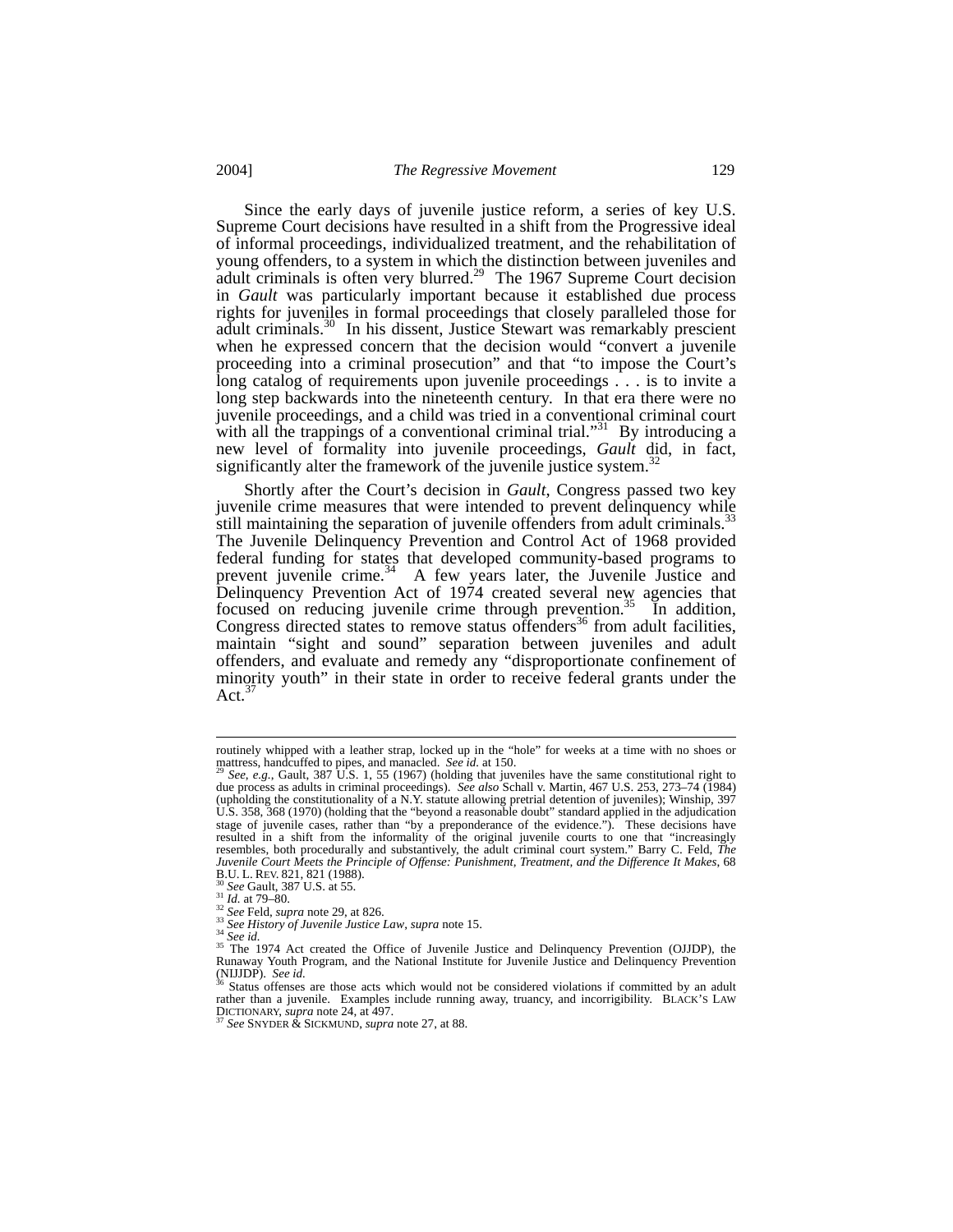This congressional endorsement of community-based prevention programs and the deinstitutionalization of status offenders were largely overshadowed, however, by a wave of "get tough" legislation enacted in the late 1980s and 1990s in response to a sharp increase in juvenile crime.<sup>38</sup> An amendment to the 1974 Act allowed states to try juveniles as adults for certain offenses, including weapons violations.<sup>39</sup> Between 1992 and 1997, all but three states enacted laws making their juvenile justice systems more punitive, and many added language to the purpose clauses of their juvenile codes that reflected an emphasis on punishment and public safety.<sup>4</sup>

#### B. TRADITIONAL THEORIES OF PUNISHMENT IN THE CONTEXT OF JUVENILE JUSTICE

Any juvenile justice policy that emphasizes punishment over treatment lies far afield of the system's original aim of addressing the special needs of young offenders. The "get tough" mantra and its progeny represent the antithesis of the Progressive goal of individualized treatment and rehabilitation of juvenile delinquents.

When the juvenile court system was established, arguments for punishing children were based on rehabilitative ideals and the protection of the child. These principles were premised on the notion that "society had a responsibility to recover the lives of its young offenders before they became absorbed in the criminal activity" for which they were being punished.41 The traditional justification for rehabilitating offenders—that punishment should ultimately result in a positive modification of behavior<sup>42</sup>—seems particularly appropriate when applied to children, who have not fully developed their decisionmaking skills and are not wholly cognizant of the consequences of their actions.<sup>43</sup> While successful rehabilitation does control crime by preventing repeat offenses, its primary objective is to correct the behavior of the offender. $44$ 

<sup>&</sup>lt;sup>38</sup> See id.<br><sup>39</sup> See History of Juvenile Justice Law, supra note 15.<br><sup>40</sup> See SNYDER & SICKMUND, supra note 27, at 89. The stated mission of the California Youth<br>Authority, the department of the Youth and Adult Correction

institutions in California, is to "protect the public from criminal activity." CAL. YOUTH AUTH., ABOUT THE CALIFORNIA DEPARTMENT OF THE YOUTH AUTHORITY, at

http://www.cya.ca.gov/about/default.html (last visited Feb. 17, 2004).<br><sup>41</sup> History of Juvenile Justice Law, supra note 15.

<sup>&</sup>lt;sup>21</sup> See Jody L. Sundt, *Rehabilitation Model*, in 3 ENCYCLOPEDIA OF CRIME & PUNISHMENT 1360, 1360 (David Levinson ed., 2002).

<sup>43</sup> It is well settled that juveniles are developmentally different from adults; differences in developmental maturity can also exist within groups of children:

Fundamentally, the ability to integrate any understanding of the consequences of one's actions over a long period of time, to anticipate futures and make current choices in accord with anticipated futures, cannot occur for most children before the age of 13 or 14 years. A few may be able to do so at younger ages, others will need even more time . . . . Most states do not license people to drive until they reach 16 years of age. The right to vote, buy tobacco products, or serve in the military is not granted until age 18 years. One must be 21 years old to buy alcohol products. Society recognizes developmental maturity as important to the responsible exercise of these behaviors .

Juvenile Justice Accountability Bd.—Fla. Dep't of Justice, *Reducing Juvenile Crime: Lessons from* Research on Young and Chronic Offenders, JJAB Doc. #99-005-OE (Sept. 29, 1999).<br><sup>44</sup> See Sundt, supra note 42, at 1360.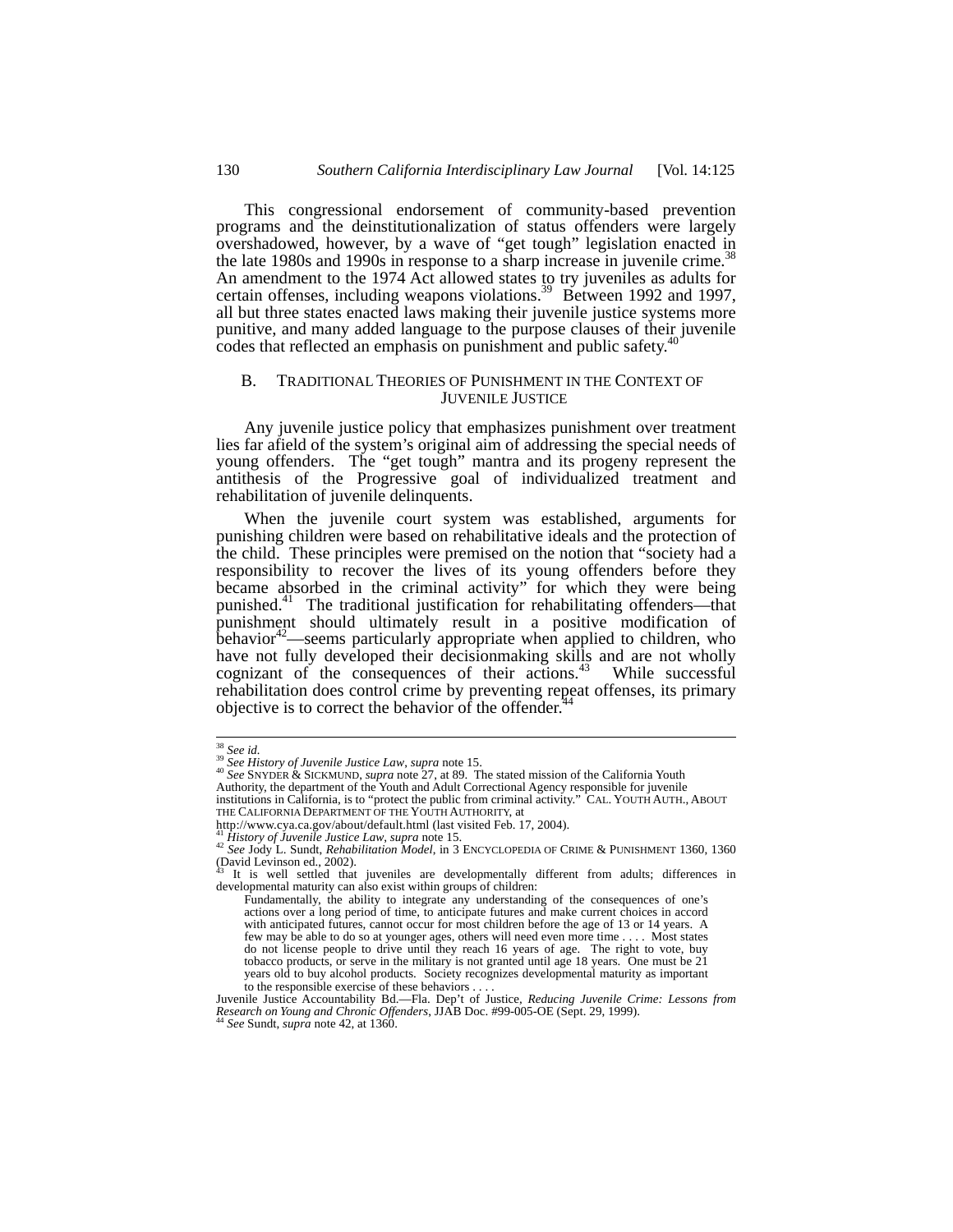Over the years, however, the administration of juvenile justice has shifted in emphasis from the "juvenile" and the special needs of young offenders, and now focuses almost entirely on "justice"—exacting sufficient punishment for the crimes committed. This represents a more retributive ideal; one in which punishment is imposed as society's moral imperative recent, one in which permanation is imposed as society of mortal imperative and the possibility of reform is irrelevant.<sup>45</sup> Punishment as retribution, however, raises complicated questions when applied to juveniles. Retributivists argue that society has an obligation to punish harmful behavior, regardless of who commits the act; yet assigning moral culpability to children, who are not yet fully responsible for their actions, is difficult to reconcile with the reasons for creating a separate juvenile justice system in the first place and the principles of social responsibility that support it.  $40$ 

#### C. THE CURRENT STATE OF OUR JUVENILE JUSTICE SYSTEM

A survey of how states define the purposes of their juvenile courts reveals that most have adopted a more punitive stance in dealing with juvenile crime. $47$  As of 2003, only nine states had incorporated language modeled after the Standard Juvenile Court Act, which is premised on the doctrine of *parens patriae*. 48 Just three states and the District of Columbia had incorporated statutory language that "emphasizes the promotion of the welfare and best interests of the juvenile as the sole or primary purpose of the juvenile court system."<sup>49</sup> In contrast, many states currently include punishment and/or offender accountability as a stated goal.<sup>50</sup> Wyoming and Texas, for example, place public safety and punishment prominently at the top of the list in their juvenile justice purpose clauses.<sup>51</sup>

In furtherance of these punitive goals, most states have enacted legislation that allows easier (and in some cases, mandatory) prosecution of

TEX. FAM. CODE § 51.01 (Vernon 2004).

*Id.* 

<sup>&</sup>lt;sup>45</sup> See Yeckel, supra note 1, at 350.<br><sup>46</sup> See PLATT, supra note 21, at 153–55 for a discussion of retribution as a justification for punishment.<br><sup>47</sup> Patrick Griffin, *National Overviews: State Juvenile Justice Profiles* JUSTICE (Sep. 23, 2003), *at* http://www.ncjj.org/stateprofiles/overviews/faq9.asp. 48 The declared purpose of the Standard Juvenile Court Act was that:

<sup>&</sup>quot;each child coming within the jurisdiction of the court shall receive . . . the care, guidance, and control that will conduce to his welfare . . . and [] when he is removed from the control of his parents the court shall secure for him care as nearly as possible equivalent to that which they should have given him.'

<sup>&</sup>lt;sup>50</sup> For example:

<sup>[</sup>a]s of 1991, thirty-nine states incorporated statements of juvenile justice philosophy into their codes. Nearly two-thirds of the thirty-nine endorsed punishment in some way. Over one-third of the thirty-nine recognized punishment as the sole objective of the juvenile system. Just three years earlier, less than a quarter of statutory purpose clauses had recognized punishment as a goal of the juvenile system.

Donna M. Bishop, Lonn Lanza-Kaduce, & Charles E. Frazier, *Juvenile Justice Under Attack: An Analysis of the Causes and Impact of Recent Reforms*, 10 U. FLA. J.L. & PUB. POL'Y 129, 138 (1998). <sup>51</sup> "This Act shall be construed to effectuate the following public purposes: (i) to provide for . . . the protection of the public and public safety; (ii) consistent with the protection of the public and public safety; (A) to promote the concept of punishment for criminal acts . . . ." WYO. STAT. § 14-6-201(c) (Michie 2003). The purpose clause in Texas' Juvenile Justice Code contains almost identical language.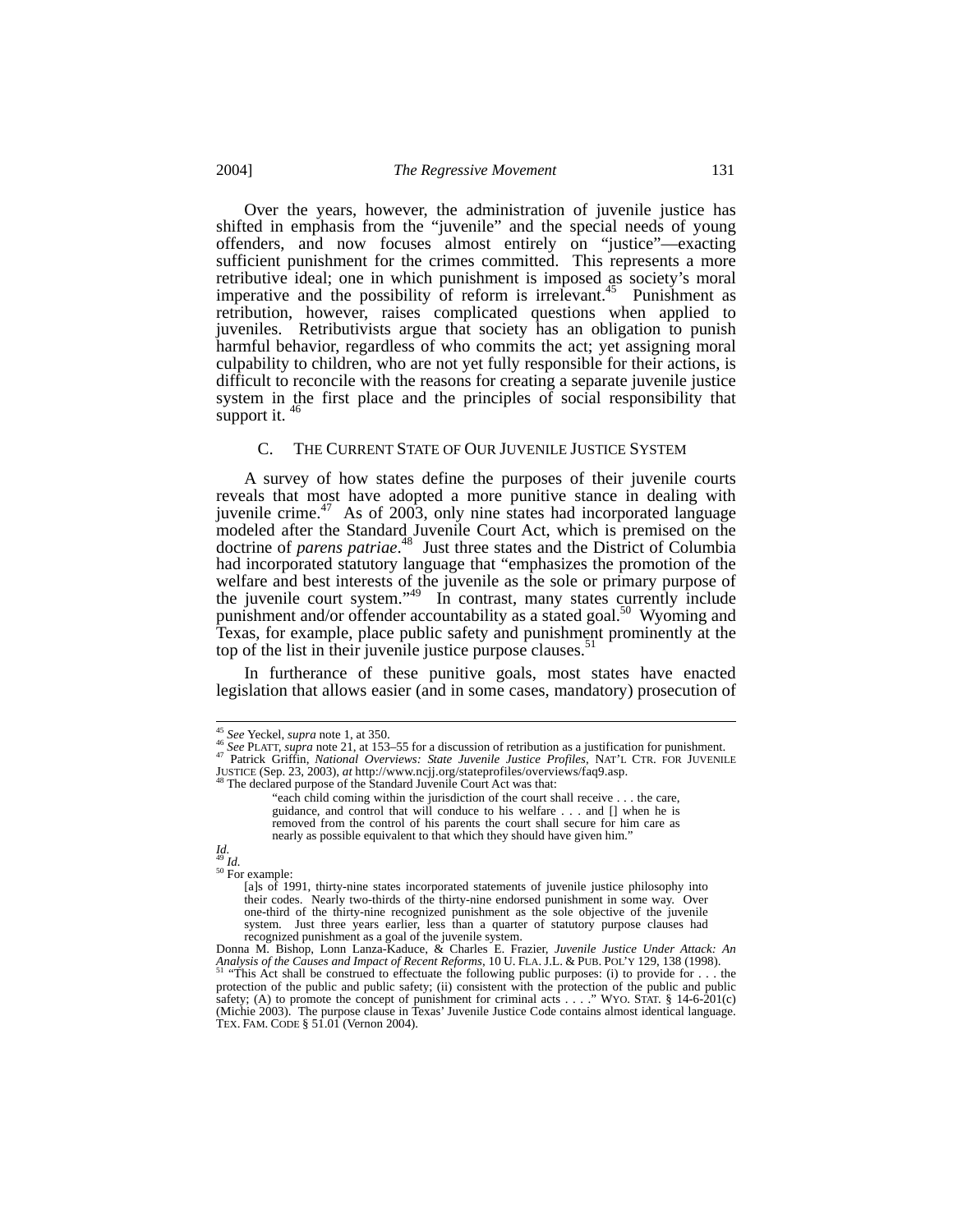juveniles in adult court; this type of prosecution is known as "transfer."<sup>52</sup> In some cases, these transfer provisions apply to children as young as ten.<sup>53</sup> In Florida, a juvenile who commits a felony and has had three or more offenses resulting in residential commitment will be prosecuted in criminal court, regardless of age.<sup>54</sup> Nearly all states have adopted or amended laws lowering the minimum ages for juvenile and criminal court jurisdiction, while increasing the number and range of offenses for which juveniles will be automatically tried in adult court.<sup>5</sup>

There are three mechanisms by which juveniles can be transferred to adult court: judicial waiver, prosecutorial discretion (also known as direct file), or statutory exclusion (also known as automatic or legislative waiver).<sup>56</sup> Most states utilize some combination of two of these provisions. A few use only one, some use all three.<sup>5</sup>

Judicial waiver provisions have been in place since the inception of the juvenile justice system, although until the late 1960s, transfer to adult court was typically reserved for the most incorrigible offenders.<sup>58</sup> The number of cases transferred to adult court by judicial waiver has fluctuated over the last three decades. Between 1971 and 1981, nationwide juvenile transfers by judicial waiver increased from less than 1% of juvenile arrests to more than 5%, but by 1985 had declined to 1.4% of the total cases.<sup>59</sup> Over the next ten years, the total number of transfers by waiver increased about 60%, but still only represented about 1.4% of total cases.<sup>60</sup> The number of transfers by waiver has since declined 54% through 2000, although trends vary across offense categories.<sup>61</sup>

<sup>&</sup>lt;sup>52</sup> "Between 1992 and 1995 alone, forty states adopted or modified laws making it easier to prosecute juveniles in criminal courts." Bishop et al., *supra* note 50, at 139. As of 1999, twenty-nine states had automatic transfer provisions; fifteen states allowed prosecutorial waiver. Forty-six states authorized judicial waiver. CHARLES M. PUZZANCHERA, OFFICE OF JUVENILE JUSTICE & DELINQUENCY<br>PREVENTION, U.S. DEP'T OF JUSTICE, OJJDP FACT SHEET: DELINQUENCY CASES WAIVED TO CRIMINAL COURT, 1990–1999 (Sept. 2003). The minimum age for juveniles to be tried as adults for any offense in Kansas is ten; in Vermont, the

minimum age is ten for murder and certain other offenses. See GRIFFIN ET AL., supra note 4, at  $14-15$ .<br><sup>54</sup> See Lisa S. Beresford, Is Lowering the Age at Which Juveniles Can Be Transferred to Adult Criminal

*Court the Answer to Juvenile Crime? A State-by-State Assessment*, 37 SAN DIEGO L. REV. 783, 809 n.191 (2000).<br><sup>55</sup> See Bishop et al., *supra* note 50, at 140.

<sup>55</sup> *See* Bishop et al., *supra* note 50, at 140. 56 *See* GRIFFIN ET AL., *supra* note 4, at 1. 57 In 2000, fourteen states had only judicial waiver provisions: Hawaii, Idaho, Iowa, Kansas, Maine, Missouri, New Hampshire, New Jersey, New Mexico, North Dakota, South Dakota, Tennessee, Texas, and Wyoming. Two states had only automatic waiver provisions: Massachusetts and New York. Two states utilized only prosecutorial waiver: Arkansas and Nebraska. Twenty-seven states used a combination of two types of waiver. Alabama, Alaska, Delaware, Illinois, Indiana, Kentucky, Maryland, Minnesota, Mississippi, Nevada, North Carolina, Ohio, Oklahoma, Oregon, Pennsylvania, Rhode Island, South Carolina, Utah, Washington, West Virginia and Wisconsin utilized judicial and automatic waiver. Colorado, Michigan, Montana, and Virginia had judicial and prosecutorial waiver provisions. Connecticut and Georgia utilized prosecutorial and automatic waiver. The remaining five states—Arizona, California, Florida, Louisiana, and Vermont—used all three. *See* Beresford, *supra* note 54, at 808, 814, 829.<br><sup>58</sup> *See id.* at 794.<br><sup>59</sup> *See id.*<br>60 *See id.* 

<sup>&</sup>lt;sup>61</sup> *See Gffice of Juvenile Justice & Delinquency Prevention, <i>OJJDP Statistical Briefing Book*, U.S. Dep't of Justice (Aug. 11, 2003), *available at* 

http://www.ojjdp.ncjrs.org/ojstabb/court/qa06502.asp?qaDate=20030811.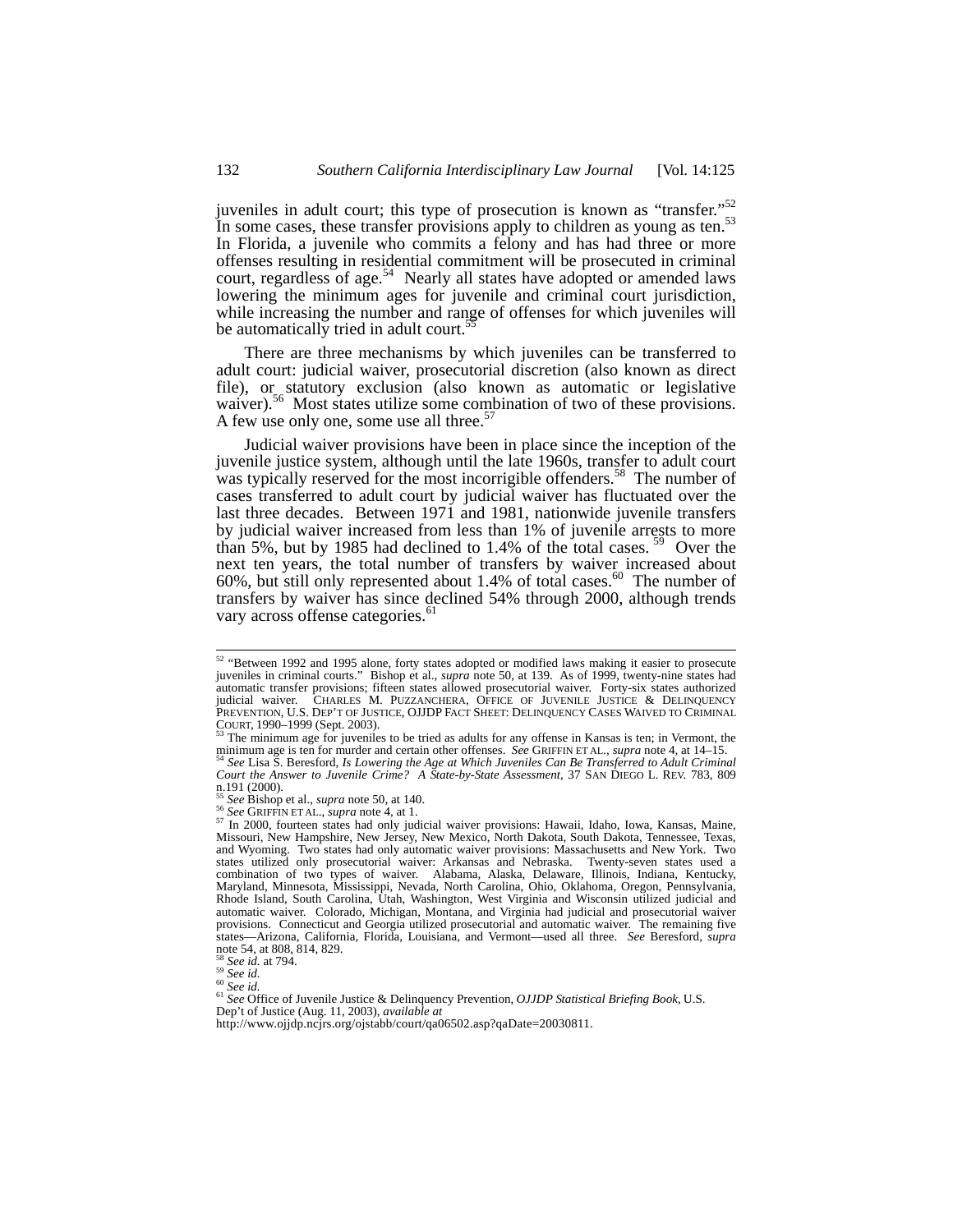Current waiver provisions grant varying amounts of discretion to juvenile courts. Cases must originate in juvenile court, after which they may be transferred to criminal court either (a) at the judge's sole discretion; (b) because they meet specified criteria for mandatory waiver; or (c) upon a probable cause determination of an offense for which the state has deemed waiver to be presumptively appropriate. $62 \text{ In most states, courts must take}$ several factors into account when making the decision whether to waive jurisdiction; however, some authorize waiver for any offense as long as age requirements are met.<sup>4</sup>

Under direct file provisions, prosecutors have complete discretion to determine whether to initiate proceedings in the juvenile or criminal court.<sup>64</sup> Because "direct file statutes generally provide few guidelines or criteria for the exercise of prosecutorial discretion," prosecutors exert tremendous influence over how juvenile cases are handled.<sup>65</sup> One study found that 85% of juvenile transfers to adult court are a result of prosecutorial discretion or automatic waiver; only 15% are transferred per judicial waiver.66 In 1995, for example, "Florida prosecutors sent almost as many juvenile cases to adult court as judges nationwide."<sup>6</sup>

Automatic or legislative waiver derives from the concept that "'the 'right' of a juvenile to be in juvenile court is entirely a statutory right' and that the legislature can take the right away."68 States with automatic waiver provisions statutorily exclude certain categories of offenses and/or offenders from juvenile court jurisdiction.<sup>69</sup> Essentially, the decision of whether to try a juvenile in adult court has been predetermined by legislation, triggered when the prosecution charges a juvenile with an excluded offense.<sup>70</sup> The use of statutory waiver has increased over the last decade, fueled by the public's perception of high juvenile crime rates and the perceived failure of the juvenile courts to adequately punish offenders.<sup>11</sup> As one expert explained:

In public discourse, it is almost taken for granted that getting tougher and harsher will be more effective than traditional modes of response to juvenile crime. Anecdotal accounts are common of juveniles laughing at the juvenile system, accumulating "free" crimes until they reach the age of majority. Some advocates of transfer claim that an experience in criminal court—no matter what the sentencing outcome—gives young offenders a good shaking up . . . . In other words, transfer per se is thought to have symbolic value, quite apart from whatever consequences

<sup>&</sup>lt;sup>62</sup> See GRIFFIN ET AL., *supra* note 4, at 1, 4, A3.<br><sup>63</sup> See id. at 3–4.<br><sup>64</sup> See id. at 7.<br><sup>64</sup> See id. at 7.<br><sup>64</sup> See id. at 7. at 140. <sup>66</sup> *See* Bldg. Blocks for Youth, *Fact Sheet: Transfer of Youth to the Adult Criminal Justice System*, *at*

http://www.buildingblocksforyouth.org/issues/transfer/facts\_transfer.html (last visited Feb. 20, 2004). 67 Bldg. Blocks for Youth, *Fact Sheet: Florida's Experience with Trying Juveniles as Adults*, *at* http://www.buildingblocksforyouth.org/issues/transfer/facts\_florida.html (last visited Feb. 20, 2004).<br><sup>68</sup> Beresford, *su* 

<sup>68</sup> Beresford, *supra* note 54, at 807. 69 *See* GRIFFIN ET AL., *supra* note 4, at 8. 70 *See id.* <sup>71</sup> *See* Beresford, *supra* note 54, at 807–09.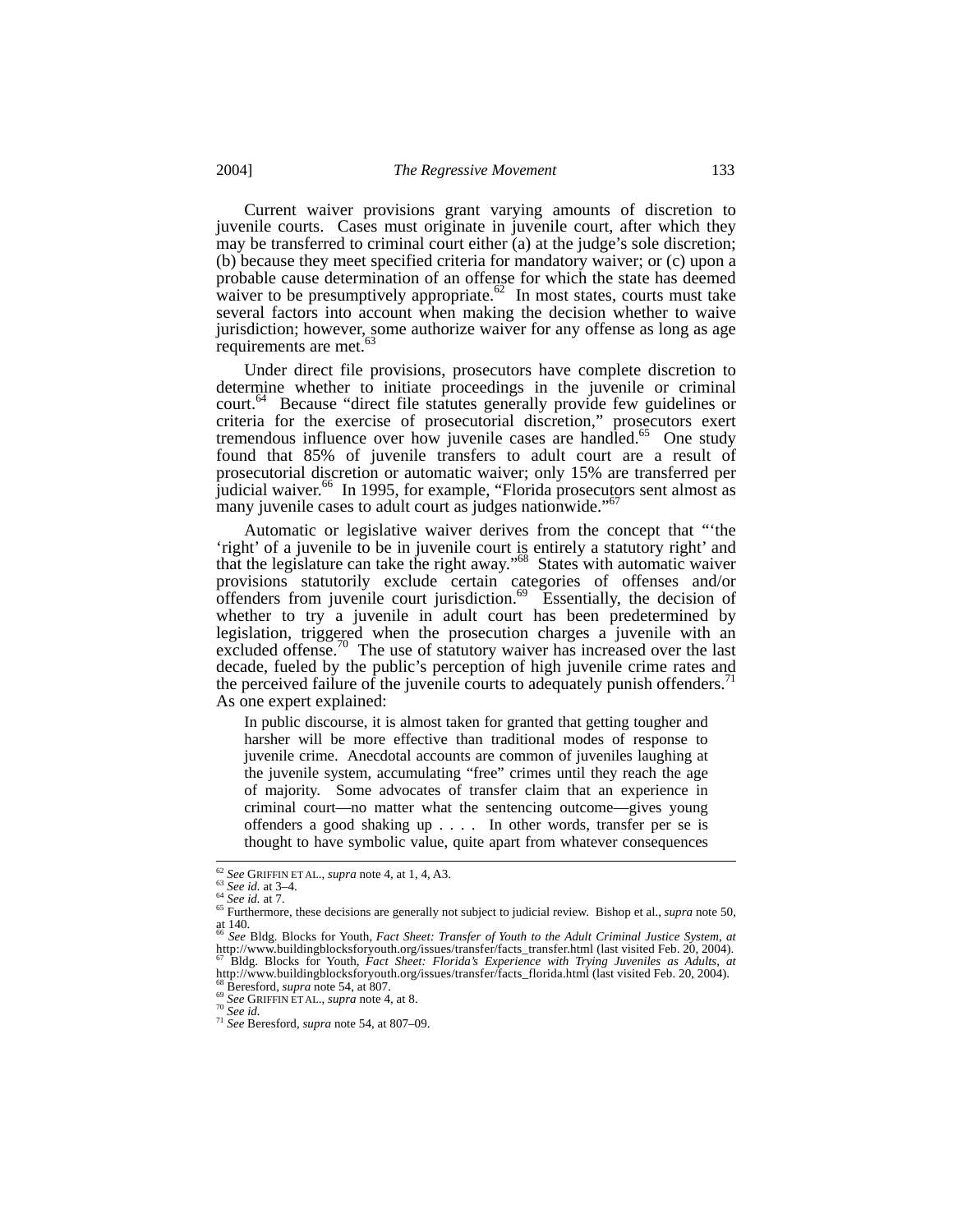may follow at sentencing. . . . [I]f the criminal court gives young offenders "real" consequences—sanctions that are harsher and more punitive than the sanctions typically provided by the juvenile courts their motivations to commit future crimes will be further reduced.<sup>72</sup>

Critics of automatic waiver argue that not all offenders who fit the statutory criteria should be painted with the same brush, and note that certain cases warrant the exercise of some discretion.<sup>73</sup> Furthermore, many juveniles are transferred to adult court for nonviolent offenses. One source shows that nearly three-quarters (71%) of juveniles transferred to adult court in Florida were charged with nonviolent offenses, such as property offenses and drug violations.

Because the consequences for juveniles who are transferred to criminal court by statutory waiver can be dire—once transferred to criminal court, juveniles face the possibility of adult sentences, including life in prison or the death penalty—many states that have direct file or automatic transfer have adopted reverse waiver provisions.<sup>75</sup> These provisions authorize criminal courts to transfer cases back to juvenile court, whether it was filed in criminal court directly or, in some cases, even if it was transferred there via waiver.<sup>76</sup> Some reverse waiver provisions allow the court to sentence an offender as a juvenile even after a conviction in criminal court.<sup>77</sup> In addition, a handful of states that grant prosecutors discretion to file in criminal court have mechanisms to somewhat limit that discretion; for example, requiring them to provide written reasons for failing to charge a juvenile in adult court for specified offenses, or enumerating factors that prosecutors must consider when determining whether to file in juvenile  $\text{court.}^{\prime\text{8}}$ 

## III. JUVENILE CRIME AND THE CONSEQUENCES OF GETTING TOUGH

## A. PERCEPTIONS, STATISTICS, AND TRENDS

In the early 1990s, some researchers began predicting a wave of violent juvenile crime, warning of a new generation of young "superpredators" that

<sup>&</sup>lt;sup>72</sup> Bishop et al., *supra* note 12, at 173.<br><sup>73</sup> See Beresford, *supra* note 54, at 811 n.197.<br><sup>74</sup> See Bldg. Blocks for Youth, *supra* note 67.<br><sup>75</sup> See Jennifer Taylor, *California's Proposition 21: A Case of Juvenile* 987–89 (2002). In states like Florida that have adopted "once an adult, always an adult" rules, juveniles who are transferred to adult court prior to age eighteen are treated as adults for any subsequent offenses. *See* DONNA BISHOP, CHARLES FRAZIER, LONN LANZA-KADUCE, & HENRY GEORGE WHITE, OFFICE OF JUVENILE JUSTICE & DELINQUENCY PREVENTION, U.S. DEP'T OF JUSTICE, OJJDP FACT SHEET: A STUDY OF JUVENILE TRANSFERS TO CRIMINAL COURT IN FLORIDA (Aug. 1999). In 1998, thirty-one states had these provisions. *See* GRIFFIN ET AL., *supra* note 4, at 10.<br><sup>76</sup> GRIFFIN ET AL., *supra* note 4, at 9–10.<br><sup>77</sup> See Taylor, *supra* note 75, at 989 n.48.<br><sup>78</sup> See GRIFFIN ET AL., *supra* note 4, at 14.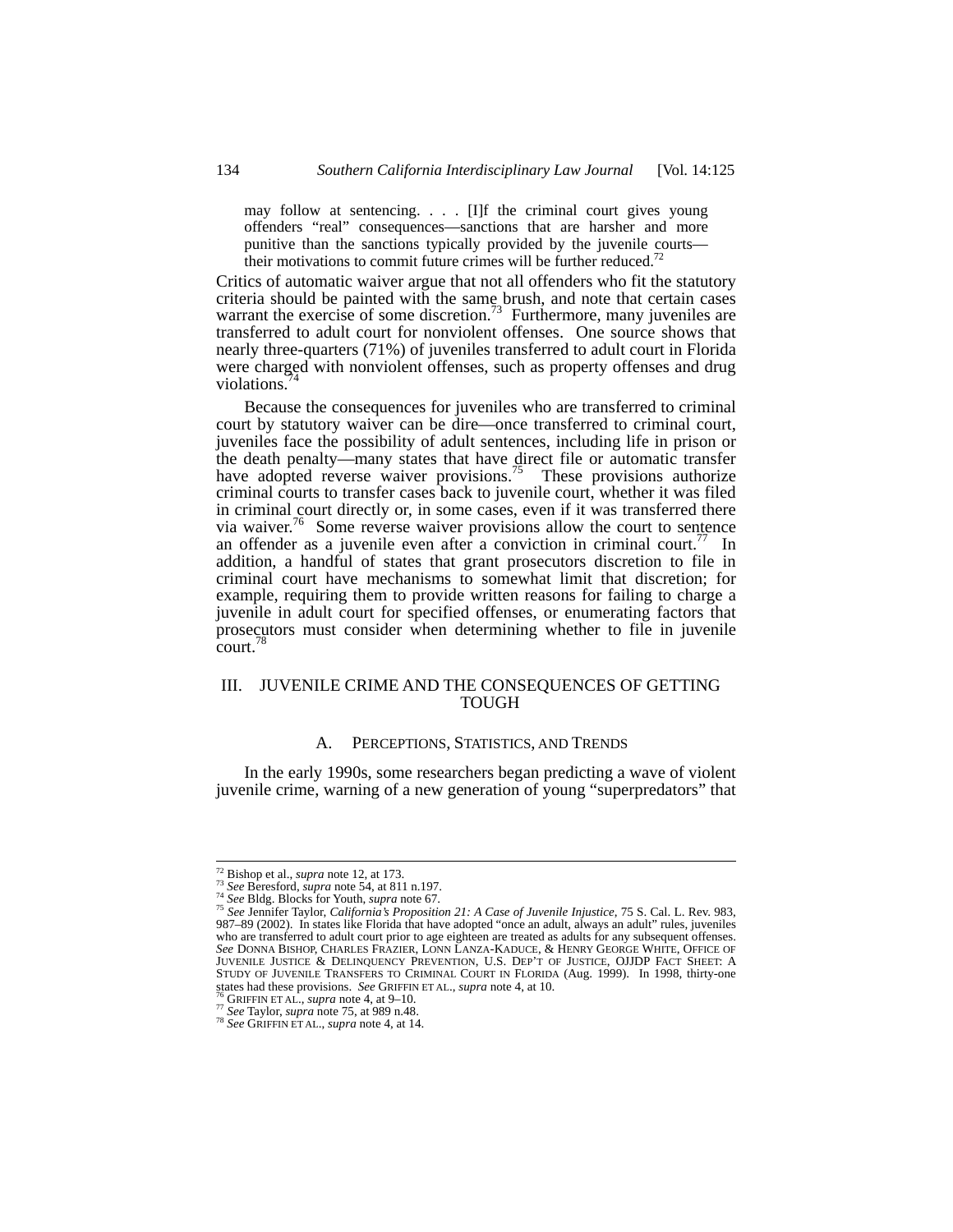would soon be sweeping the nation.<sup>79</sup> Although the superpredator theory has been widely discredited (even its former champion now espouses prevention over harsh punishment), there remains strong public sentiment that violent juvenile crime is a problem of epic proportions. $\delta^{0}$  Not surprisingly, the media is primarily responsible for shaping public perception of juvenile crime. According to one source, "[t]hree-quarters of the public say they form their opinions about crime from what they see or read in the news," while less than a quarter say they get their primary information on crime from personal observation.<sup>81</sup> Overwhelming media attention to particularly heinous crimes, like the Columbine tragedy, generates widespread fear even though school shootings remain extremely rare.<sup>82</sup>

In California, proponents of Proposition 21 argued that the measure was necessary to deal with juvenile crime that was ballooning out of control.<sup>83</sup> Advocates such as Assemblyman Rod Pacheco claimed that "the rate at which juveniles were arrested for violent offenses rose a staggering 60.6 percent between 1983 and 1998. Sadly, speculation is that this trend will continue as the juvenile population is expected to grow dramatically— 33 percent—over the next  $15$  years.<sup>84</sup> These frightening figures were echoed throughout the campaign. $85$  It appears, though, that these doomsayers misinterpreted the data. While the total number of juvenile arrests for violent felonies did increase during that period by 60.6%, it is misleading to use this figure as an indicator of the crime rate, because it does not take into account changes in the population.<sup>86</sup> A more accurate indicator is the juvenile arrest rate, typically expressed as the number of arrests per 100,000 juveniles—which for juvenile felonies actually *fell* by 12% overall between 1983 and 1998.<sup>87</sup> When adjusted for violent felonies only, the arrest rate did increase, but by much less than reported, and varied by the age of the offender. The violent felony arrest rate for juveniles ages

 <sup>79</sup> *See*, *e.g*., OFFICE OF JUVENILE JUSTICE & DELINQUENCY PREVENTION, U.S. DEP'T OF JUSTICE, <sup>1999</sup> NATIONAL REPORT SERIES: JUVENILE JUSTICE BULLETIN: CHALLENGING THE MYTHS 2 (Feb. 2000), *gyailable at* http://www.ojjdp.ncjrs.org.

available at http://www.ojjdp.ncjrs.org.<br><sup>80</sup> See Elizabeth Becker, *As Ex-Theorist on Young "Superpredators," Bush Aide Has Regrets*, N.Y.<br>TIMES, Feb. 9, 2001, at A19. For an example of an extreme view of juvenile crime,

Editorial, *Laws Too Lenient on Young Criminals*, DAILY NEWS OF L.A., Mar. 1, 2000.<br><sup>81</sup> Ctr. on Juvenile & Criminal Justice, *Myths and Facts About Youth and Crime*, *at* http://www.cjcj.org/jjic/myths\_facts.php (last vis

<sup>1999,</sup> yet 71% of Americans felt that a school shooting was likely in their community." *Id.* Between 1991 and 2001, only .62% of homicides among school-aged children were school-related. *See* LITTLE HOOVER COMM'N, NEVER TOO EARLY, NEVER TOO LATE TO PREVENT YOUTH CRIME & VIOLENCE 21  $\lim_{83 \to 62} 2001$ .

<sup>83 &</sup>quot;Californians voted to support the building of larger correctional facilities and tougher crime legislation, like Proposition 21, because of a perception that today's youth are more violent and are

committing more crimes." Ctr. on Juvenile & Criminal Justice, *supra* note 81.<br><sup>84</sup> Rod Pacheco, Editorial, *Proposition 21: YES: Crime Measure Addresses Problem*, PRESS Execution, FRESS Section 2000, at A13.

ENTERPRISE., Feb. 20, 2000, at A13. 85 *See* Allen, *supra* note 80. *See also* Michael D. Bradbury, Commentary, *Debate on Proposition 21: More Tools Are Needed to Curb Juvenile Crime; Youths Who Commit Violent Adult Crimes Must Be Made to Face Serious Adult Prison Sentences*, L.A. TIMES, Feb. 29, 2000, at B7. 86 *See* LITTLE HOOVER COMM'N, THE JUVENILE CHALLENGE: MAKING PREVENTION A PRIORITY app. D

<sup>(</sup>Sept. 1994).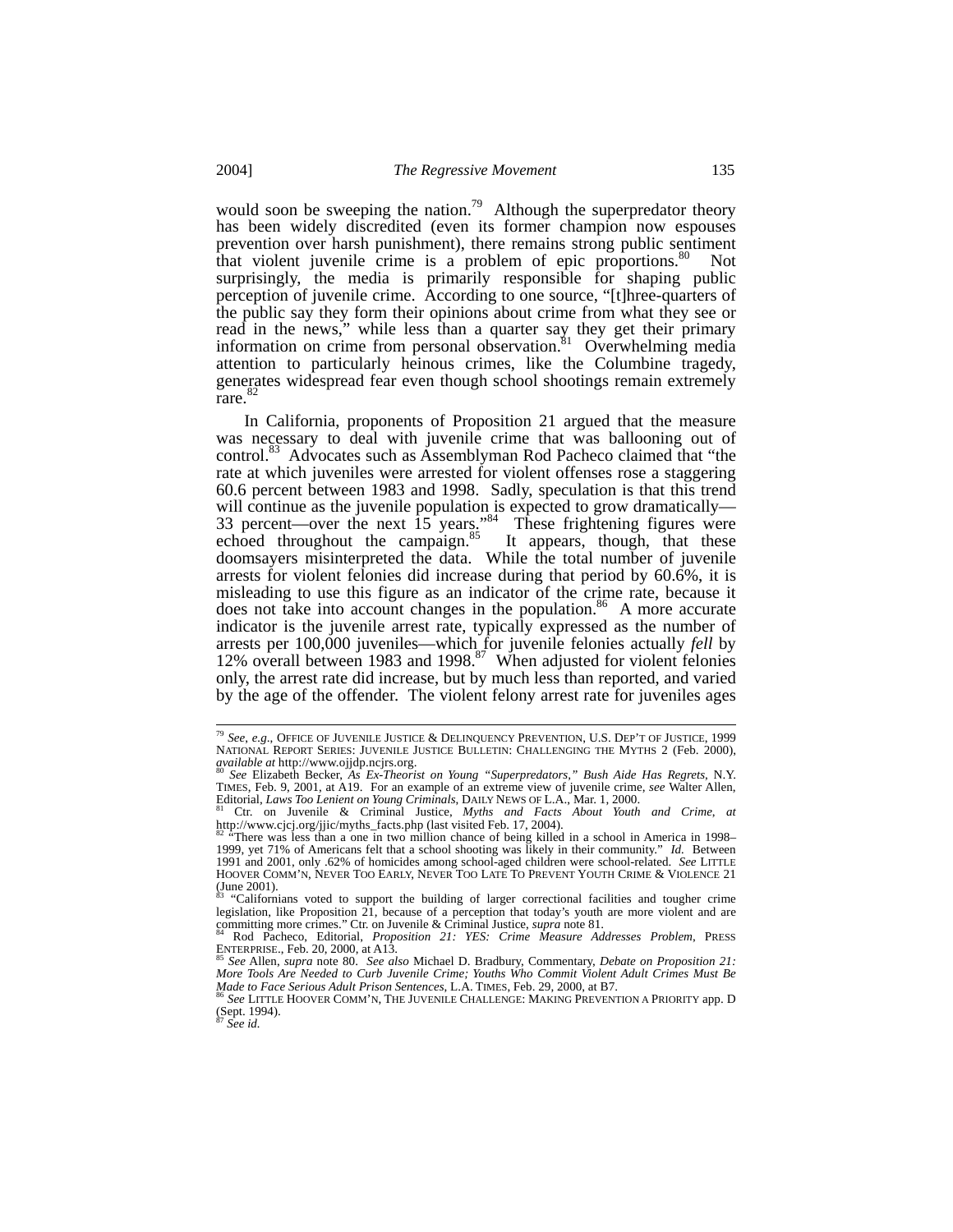ten to twelve increased only 12.1% in the fifteen years between 1981–83 and 1996–98; for teenagers under the age of eighteen, the violent felony arrest rate rose 31.4% during the same period.<sup>88</sup> While these increases are not trivial, they hardly seem to rise to the level of epidemic; and they clearly fall far short of the numbers used by advocates of Proposition 21.

Furthermore, contrary to the assertion that an increase in population leads to a commensurate increase in the rate of arrests, the juvenile crime rate does *not* appear to track population levels. Between 1987 and 1994, national juvenile arrest rates for violent crime nearly doubled, while the juvenile population grew only slightly.<sup>89</sup> Then, from 1994 to 1997, as the juvenile population continued a slight increase, juvenile arrests dropped significantly.<sup>90</sup> "In fact, the magnitude of the decline in violent crime arrests in the 3-year period between 1994 and 1997 was greater than the projected growth in the juvenile population over the next 20 years."<sup>91</sup>

Finally, it bears noting that in 1998, two years before voters approved Proposition 21, the juvenile arrest rate in California was lower than it was in  $1961.<sup>92</sup>$ 

Overall, juvenile arrest rates in California show a major decline over the past thirty years. As shown in Figure A below, total juvenile arrest rates peaked in the early 1970s due primarily to status offenses, and have been steadily declining since:<sup>93</sup>



<sup>&</sup>lt;sup>88</sup> See Daniel Macallair & Michael Males, *Dispelling the Myth: An Analysis of Youth and Adult Crime*<br>P*atterns in California Over the Past 20 Years T*bl.3, Ctr. on Juvenile & Criminal Justice (2000), *at* http://www.cjcj.org/pubs/myth/myth.html.<br><sup>89</sup> See OFFICE OF JUVENILE JUSTICE & DELINQUENCY PREVENTION, *supra* note 79, at 6.

<sup>90</sup> See id.<br>
92 Cal. Youth Auth., *General California Juvenile Crime Trends and CYA Commitments* Fig.1, *at*<br>
92 Cal. Youth Auth., *General California Juvenile Crime Trends and CYA Commitments* Fig.1, *at*<br>
83 See id.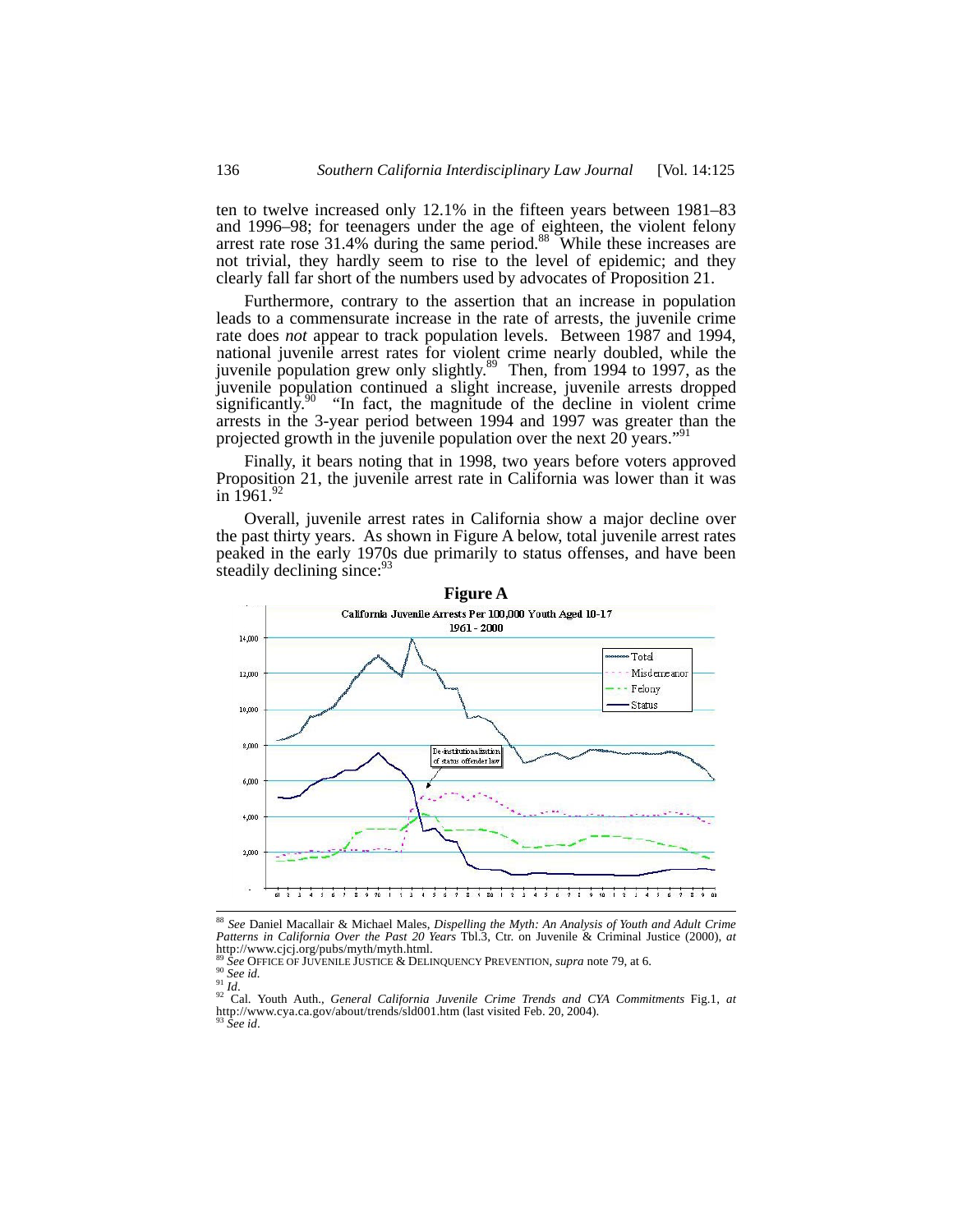Juvenile felony arrests have also been steadily declining over the last decade. Total felony arrest rates dropped more than 52% from 1992 to 2002; arrests for violent felony offenses declined by 58% during the same period.<sup>94</sup> As Figure B illustrates, "[b]y the year 2000, California's juvenile felony offense rate reached its lowest level since the mid-1960s: half the level of the peak period of the mid-1970s:"<sup>95</sup>



Nationally, violent crime rates did increase during the  $1990s^{97}$  This increase occurred across all age groups, though, not just for juveniles. In fact, the highest increase in violent crime arrests occurred among those in their thirties and forties.<sup>98</sup> The juvenile violent crime rate increased sharply between 1988 and 1994, then declined steadily for the next seven years; by 2001, it was back down to the 1983 level, representing a 44% decrease.<sup>99</sup>

Juvenile homicide rates are another key indicator of violent crime trends. The national youth murder rate began to increase sharply in 1987, and by 1993 it had more than doubled.<sup>100</sup> However, from its peak that year to 2001, the juvenile murder arrest rate fell 70%, and the total number of arrests declined by about two-thirds.<sup>101</sup> Because the majority of legislation that increased the prosecution of juveniles as adults was enacted between 1992 and 1995, it seems unlikely that such an immediate and significant

 <sup>94</sup> *See* Office of the Attorney Gen., *Juvenile Felony Arrests by Gender, Offense & Arrest Rate* Tbl.3C, at http://ag.ca.gov/cjsc/datatabs.htm (last visited Mar. 22, 2004).<br><sup>95</sup> Cal. Youth Auth., *supra* note 92.

<sup>&</sup>lt;sup>96</sup> Id. at Fig.4.<br><sup>97</sup> See OFFICE OF JUVENILE JUSTICE & DELINQUENCY PREVENTION, *supra* note 79, at 3.<br><sup>97</sup> See OFFICE OF JUVENILE JUSTICE & DELINQUENCY PREVENTION, *supra* note 79, at 3.<br><sup>98</sup> "No one has argued that the support for that conclusion than for the concept of a juvenile superpredator." *Id.* <sup>99</sup> *See* HOWARD N. SNYDER, OFFICE OF JUVENILE JUSTICE & DELINQUENCY PREVENTION, U.S. DEP'T OF

JUSTICE, OJJDP JUVENILE JUSTICE BULLETIN: JUVENILE ARRESTS 2001 at 1, 5 (Dec. 2003), *available at* http://www.ojp.usdoj.gov/ojjdp. <sup>100</sup> *See id.* at 1, 6. 101 *See id.* at 1.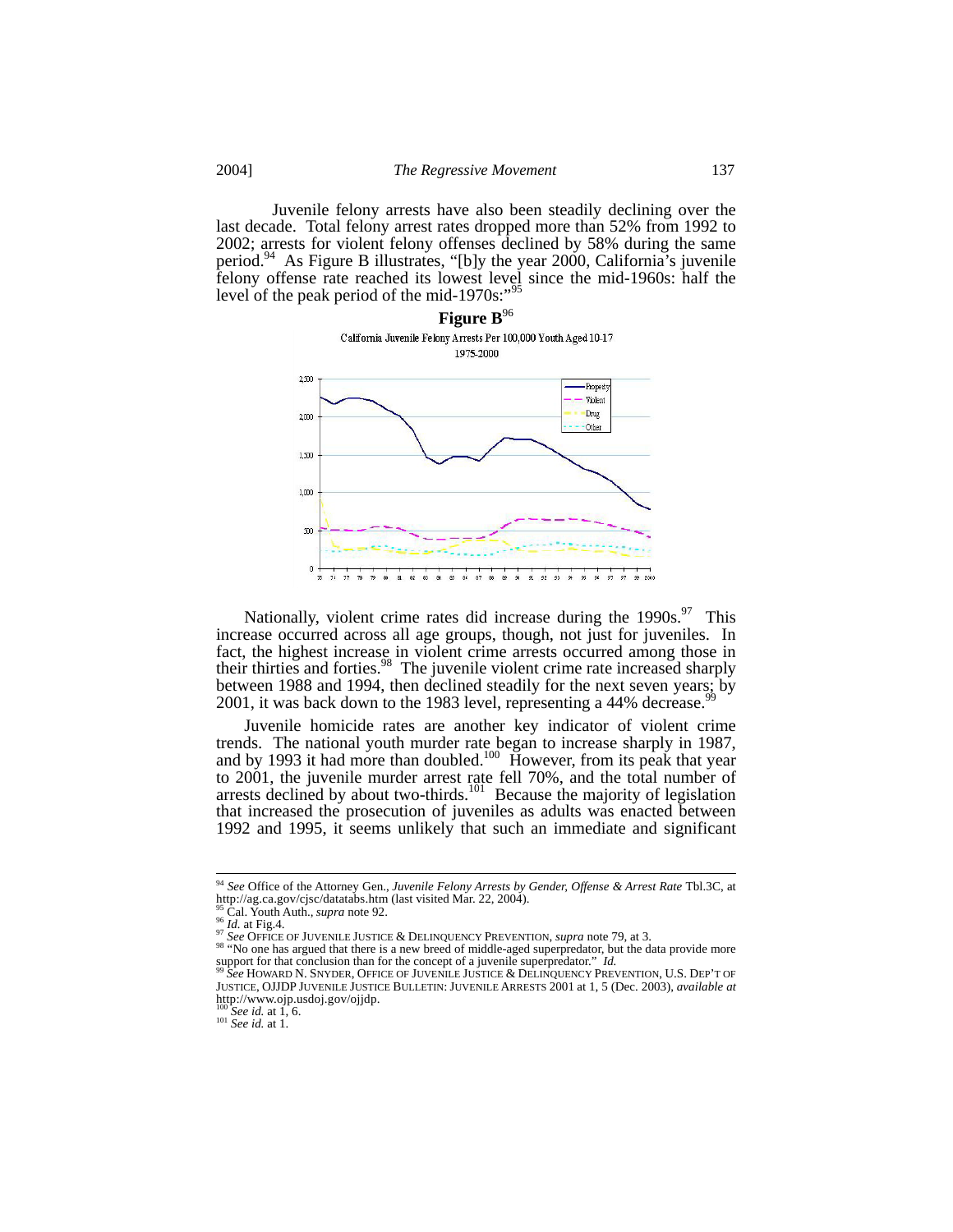impact could be attributed solely to legislation that was newly enacted or, in many cases, had yet to be adopted.<sup>10</sup>

Overall, youth homicide rates in California show significant upward and downward cycles over the last three decades, but ultimately they were about the same in the late 1990s as in the  $1970s$ .<sup>103</sup> Between 1993 and 2000, homicide arrest rates fell by  $74\%$ .<sup>104</sup> Juvenile homicide arrest rates rose slightly over the next two years, but the 2002 rate was still just 35% of the 1998 homicide rate. $105$ 

One might easily conclude that because juvenile violent crime rates increased significantly in the late 1980s and early 1990s, juveniles must be getting more violent. Unfortunately, those who would apply Ockham's razor to the problem of juvenile crime overlook many other factors that play an important role in determining crime rates. For example, the arrest rates for aggravated assault increased substantially between 1980 and 1997 for all age groups; but classifications of aggravated assault vary by jurisdiction.<sup>106</sup> One authority questions whether this is significant, because simple assault rates also increased during that period.<sup>107°</sup> However, while the incidence of aggravated assault based on police reports has increased rapidly, it has remained flat in victimization surveys, suggesting that there is considerable discretion exercised in how these offenses are classified.<sup>108</sup>

Other explanations flow from a recognition of important policy changes during that period. Many communities increased enforcement of curfew laws and other status offenses.<sup>109</sup> In California, for example, arrests for status offenses increased 36.3% between 1991 and 1996.<sup>110</sup> National drug offense arrest rates for juveniles nearly doubled between 1992 and 1996, but without a corresponding increase in drug use, indicating increased enforcement rather than increased abuse.<sup>111</sup>  $\overrightarrow{A}$  shift in attitude regarding domestic violence is believed to have resulted in increased arrest rates for aggravated assault.<sup>112</sup> Finally, some former status offenses have

<sup>&</sup>lt;sup>102</sup> See PUZZANCHERA, *supra* note 52.<br><sup>103</sup> See MACALLAIR & MALES, *supra* note 88, at 7.<br><sup>104</sup> See Office of the Attorney Gen., *supra* note 94.<br><sup>105</sup> See id.<br><sup>106</sup> See OFFICE OF JUVENILE JUSTICE & DELINQUENCY PREVENTI Alfred Blumstein & Joel Wallman, *The Recent Rise and Fall of American Violence*, in THE CRIME DROP IN AMERICA 17 (Alfred Blumstein & Joel Wallman eds., 2000).

<sup>&</sup>lt;sup>107</sup> See OFFICE OF JUVENILE JUSTICE & DELINQUENCY PREVENTION, *supra* note 79, at 3.<br><sup>108</sup> See Blumstein & Wallman, *supra* note 106, at 16–17.<br><sup>109</sup> See OFFICE OF JUVENILE JUSTICE & DELINQUENCY PREVENTION, *supra* note 1996 vi, *available at* http://ag.ca.gov/cjsc/pubs.htm.<br><sup>111</sup> Arrests for possession of marijuana accounted for most of the increase in drug abuse arrests. *See id.* 

at vii. <sup>112</sup> *See* Blumstein & Wallman, *supra* note 106, at 17–18. *See also* Fla. Dep't of Juvenile Justice, *Key Juvenile Crime Trends and Conditions*, *at* http://www.djj.state.fl.us/statsnresearch/keytrends.html (last visited Mar. 13, 2004) (suggesting that one reason juvenile arrests for aggravated assault and battery increased from FY1994−95 to FY1999−00 was because of an increase in arrests for juveniles for domestic violence).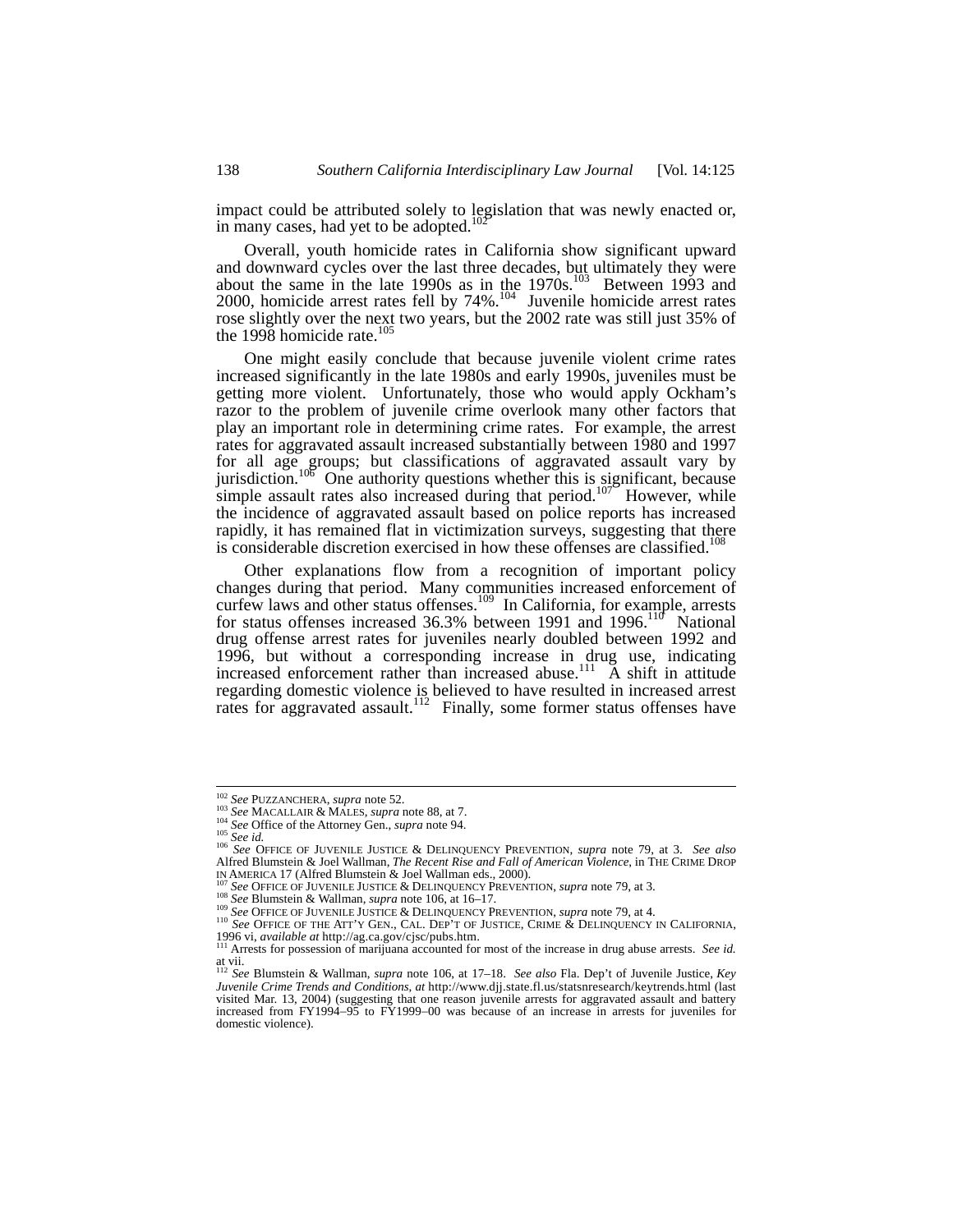been reclassified as assault, leading to higher arrest rates in that category without any change in the behavior of the offender.<sup>113</sup>

Ultimately, no simple explanation exists for the increases in juvenile crime in the late 1980s, which makes it more difficult for proponents of "get tough" legislation to defend solutions that are simply more punitive. Fiery rhetoric about violent youth combined with misleading interpretation of data disguises the fact that juvenile crime has been declining for years, both in California and nationwide. A more thoughtful and reasoned approach to juvenile crime, one which takes into account the myriad of factors that influence juvenile arrest statistics, is more likely to continue the downward trend over the long term.

#### B. GETTING TOUGH ON JUVENILE CRIME: DOES IT WORK?

Despite California's long-term decrease in juvenile crime, however, the state's juvenile custody rate is still among the highest in the country. In 1999, at nearly one and a half times the national average, California was fourth behind the District of Columbia, South Dakota and Louisiana.<sup>114</sup> Presumably, Proposition 21 will increase custody rates; but its impact is just beginning to be felt as it only recently survived a constitutional challenge.<sup>115</sup> As a result, "[t]here has not yet been extensive research predicting the long-term effects of the legislation."116

If Florida's experience is any indication, though, it does not appear that the get-tough penalties of Proposition 21 are likely to be successful in reducing crime. Florida has been transferring a high number of juveniles to criminal court for nearly thirty years, while also imposing harsh penalties on its violent offenders.<sup>117</sup> Between 1973 and 1998, for example, twentytwo states sentenced offenders to death for crimes committed while under age eighteen; yet Florida alone accounted for 14% of those sentenced.<sup>118</sup> Despite its get-tough approach, however, Florida's violent juvenile crime rate in 1998 was  $\frac{54}{6}$  higher than the national average.<sup>119</sup> The juvenile arrest rate in Florida did decline briefly, from 1998 to  $1999;^{120}$  however, it was still higher in 1999 than it was in 1984.<sup>121</sup> Because the nation as a whole has experienced a significant downward trend in juvenile crime over

 <sup>113</sup> For example, incorrigibility. *See* OFFICE OF JUVENILE JUSTICE & DELINQUENCY PREVENTION, *supra* note 79, at 4. <sup>114</sup> *See* OFFICE OF JUVENILE JUSTICE & DELINQUENCY PREVENTION, U.S. DEP'T OF JUSTICE, OJJDP

STATISTICAL BRIEFING BOOK (Oct. 30, 2002), *available at*<br>http://ojjdp.ncjrs.org/ojstabb/corrections/qa08601.asp?qaDate=20020130.<br><sup>115</sup> See Manduley v. Super. Ct., 27 Cal. 4th 537 (2002) (upholding the constitutionality of

<sup>21).&</sup>lt;br><sup>116</sup> Ctr. on Juvenile & Criminal Justice, *supra* note 5.<br><sup>117</sup> See Bldg. Blocks for Youth, *supra* note 67.<br><sup>118</sup> Texas and Florida together account for 40% of those sentenced to death for crimes committed as a

<sup>&</sup>lt;sup>118</sup> Texas and Florida together account for 40% of those sentenced to death for crimes committed as a juvenile for that period. *See* SNYDER & SICKMUND, *supra* note 27, at 212.<br><sup>119</sup> See Bldg. Blocks for Youth, *supra*

REPORT 53 (June 15, 2000), *available at* http://www.djj.state.fl.us/statsnresearch/jjab/2000arfb/ 2000arfb.pdf. <sup>121</sup> *Id.*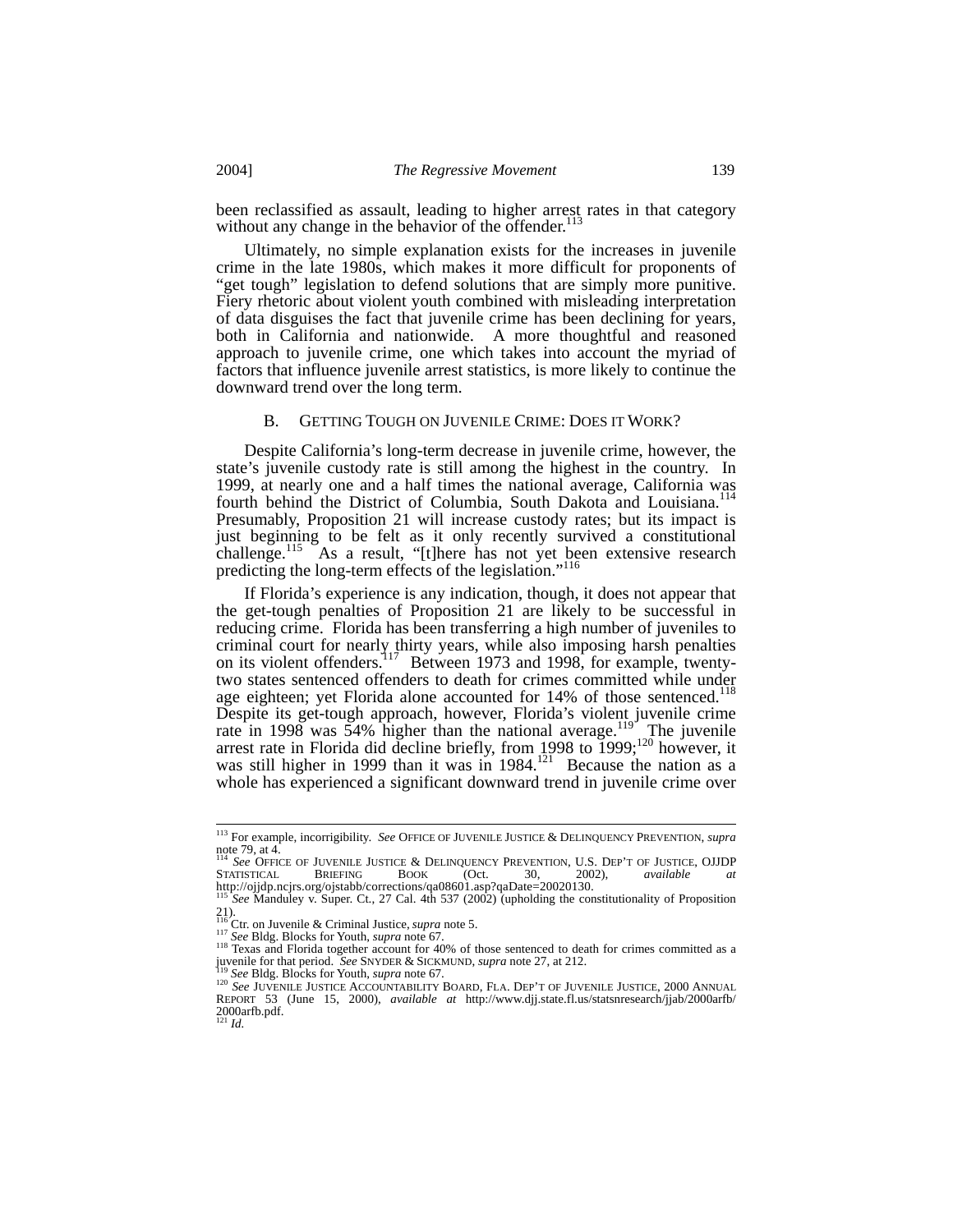the last decade, the implication is that Florida's harshly punitive methods have had little deterrent effect on juvenile crime in that state.

Studies have found, in fact, that transferring juveniles to adult court actually increases the likelihood of recidivism. A seven-year study comparing recidivism rates of juvenile robbery and burglary offenders found that the robbery offenders who were transferred to adult court consistently had a higher rate of recidivism than those processed as juveniles.<sup>122</sup> Those prosecuted in criminal court also had a higher frequency of rearrest and were rearrested more quickly than their counterparts who were not transferred.<sup>123</sup> The type of sanction imposed also had an impact on recidivism. "Criminal sentences, whether probation or incarceration, produced higher recidivism than did juvenile dispositions."<sup>124</sup> Rearrest rates were nearly 25% higher for those incarcerated in adult facilities than those held in juvenile facilities, and more than 26% higher for those sentenced to adult probation compared to those sentenced to juvenile probation.<sup>125</sup>

Another prominent study compared Florida youths who were transferred to criminal court in 1987 with those who were retained in the juvenile system, and made similar findings. Researchers matched pairs of offenders based on several factors, including the type of offense, the number of charges, prior offenses, age, gender, and race.<sup>126</sup> The first part of the study found that transfer to adult court increased recidivism over the short term (less than two years) for all seven classes of offenses that were included in the study, and for every measure of recidivism employed.<sup>127</sup> The transfer group was rearrested at a higher rate, they were rearrested more quickly, and they were more likely to commit a felony offense after release than the nontransfer group.<sup>128</sup> Based on these findings, the researchers concluded that:

Overall, the results suggest that transfer in Florida has had little deterrent value. Nor has it produced any incapacitative benefits that enhance public safety. Although transferred youths were more likely to be incarcerated and to be incarcerated for longer periods than those retained in the juvenile justice system, they quickly reoffended at a higher rate than the nontransferred controls, thereby negating any incapacitative benefits that might have been achieved in the short run.<sup>129</sup>

<sup>&</sup>lt;sup>122</sup> Researcher Jeffrey Fagan compared offenders processed in criminal court in two counties in southeastern New York with those processed in juvenile court in two adjacent counties in northern New Jersey in 1981–82. No significant differences were found for the transferred and nontransferred burglary offenders. Bishop et al., *supra* note 50, at 142–43.

<sup>&</sup>lt;sup>123</sup> See id. at 143.<br>
<sup>125</sup> See id. at 143.<br>
<sup>125</sup> See id. at 143–44.<br>
<sup>126</sup> See id. at 144–45.<br>
<sup>126</sup> See id. at 144–45.<br>
<sup>129</sup> See id. at 145. See also Bishop et al., *supra* note 12, at 183.<br>
<sup>129</sup> See Bishop et al., their nontransferred counterparts, juvenile transfers convicted of murder receive longer sentences than their *adult* counterparts as well: on average, nearly two and a half years longer. SNYDER & SICKMUND, *supra* note 27, at 178.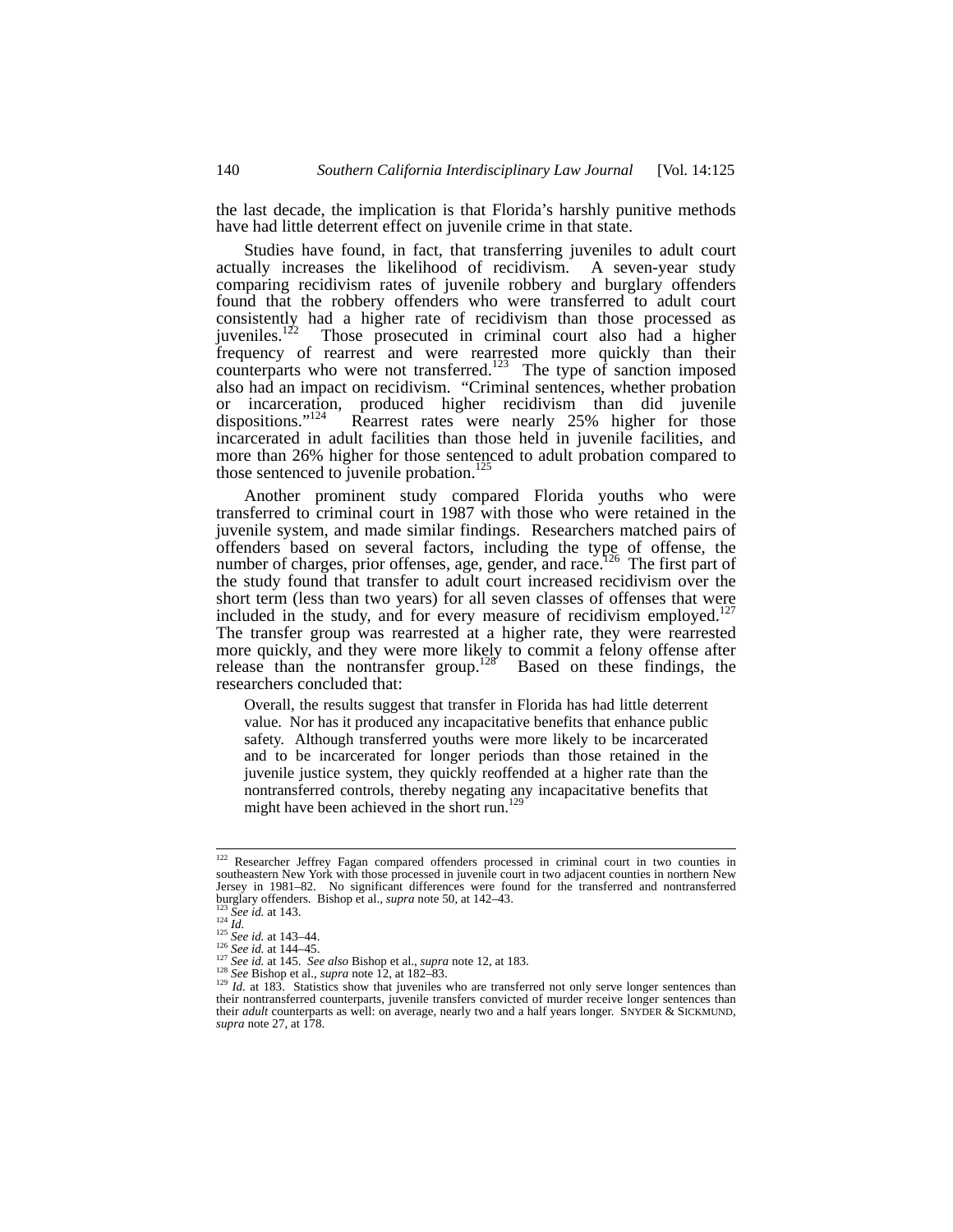The results of this study strongly suggest that, in the short term at least, sending juveniles to criminal court is counterproductive in terms of both crime reduction and public safety.

The second part of the study analyzed the same matched pairs from 1987, but extended the follow-up period through November 1994 and specifically focused on how transfer affected recidivism over the long term.<sup>130</sup> The researchers substantially confirmed their earlier findings: transfer of juveniles is more likely to aggravate recidivism than to control it.<sup>131</sup> They did find that those transfers charged with felony property offenses were less likely to reoffend than their nontransferred counterparts, a phenomenon for which they could find no clear explanation.<sup>132</sup> For all other classes of offenses, however, juveniles who were transferred had higher rates of recidivism, and were rearrested more times and more quickly over the long term than those who were not transferred.<sup>133</sup> Over the short or the long term, then, it appears that the "net effect of transfer is to increase the likelihood, the rate, and the severity of re-offending and to decrease the time to re-arrest."<sup>134</sup>

Its dubious value as a method to control juvenile crime notwithstanding, there are plenty of other reasons to be concerned about the increased use of transfer. First, these provisions disproportionately impact minorities.<sup>135</sup> Minority youth ages ten to seventeen represent less than 25% of the population in Florida, but represent over 55% of the juveniles transferred to the criminal system.<sup>136</sup> In 1996, minorities comprised 75% of the population between ages ten and seventeen in Los Angeles County, yet they accounted for 95% of the cases transferred to adult court.<sup>137</sup> The easy argument is that this disparity simply reflects a higher arrest rate among minority youth for serious crime, rather than discriminatory application of transfer provisions. Minorities do have a higher arrest rate in Los Angeles County for felony violent crimes.<sup>138</sup> However, even after controlling for arrest rates, the transfer rate for minority youth is still double the rate for white youth. $139$ 

The disproportionate impact on minorities appears to be cumulative as offenders move through the system. Statewide statistics indicate that once transferred to adult court, minority offenders in California are more likely

<sup>&</sup>lt;sup>130</sup> See Bishop et al., *supra* note 50, at 146. See also Winner et al., *supra* note 12, at 549.<br><sup>131</sup> See Winner et al., *supra* note 12, at 558–59.<br><sup>132</sup> See id. at 560.<br><sup>133</sup> See id. at 558–61. See also Bishop et al. general offense categories [person, drug, property, and public order offenses]." SNYDER & SICKMUND, supra note 27, at 172.

supra note 27, at 172.<br>
<sup>136</sup> See JUVENILE JUSTICE ACCOUNTABILITY BOARD, *supra* note 120, at 111.<br>
<sup>137</sup> "Hispanic youth are 6 times more likely, African American youth are 12 times more likely, and<br>
Asian/other youth 3 t transferred to adult court in Los Angeles County." MIKE MALES & DAN MACALLAIR, THE COLOR OF JUSTICE: AN ANALYSIS OF JUVENILE ADULT COURT TRANSFERS IN CALIFORNIA 5 (Jan. 2000). 138 *See id.* at 6. 139 *See id.*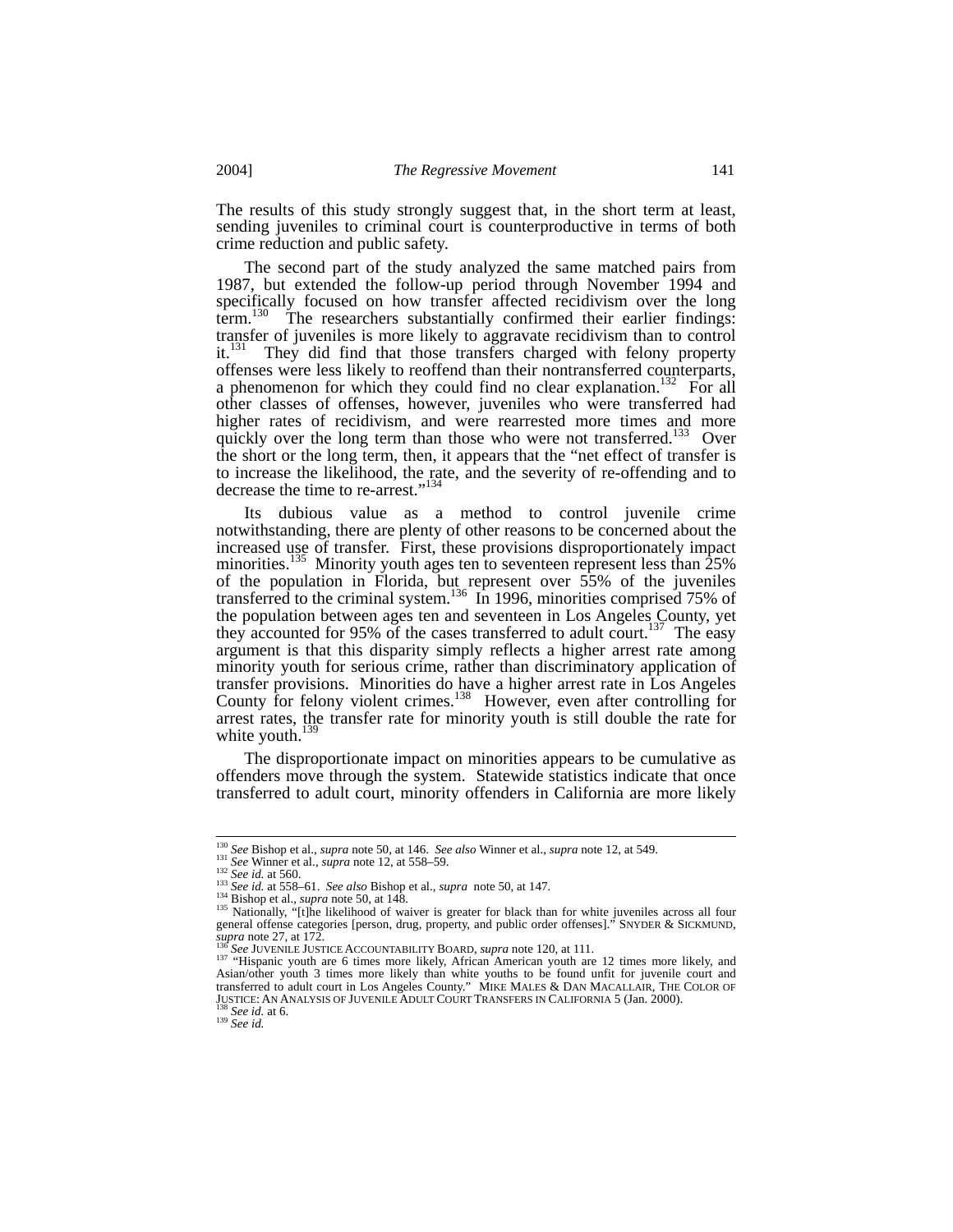than white offenders to receive harsher sentences for equivalent offenses.<sup>140</sup><br>Because sentencing in adult court can have lifelong consequences for juveniles—criminal convictions make it more difficult to find a job, can limit occupational choices, and can have negative effects on family and personal relationships—a system that disproportionately imposes those consequences on minorities is particularly troublesome.<sup>141</sup>

Moreover, incarcerating juveniles with adult inmates can have tragic results. While being held in an adult jail for failing to pay \$73 in traffic fines, a seventeen-year-old boy was tortured to death over a fourteen-hour period by his cellmates.<sup>142</sup> A sixteen-year-old was raped and stabbed while being held in an adult jail for six months on charges that were later dropped.<sup>143</sup> A seventeen-year-old serving time in an adult prison was choked to death by his cellmate.<sup>144</sup> Other juveniles in the same facility were scalded by boiling water and assaulted with heavy locks—one teenager lost an eye.<sup>145</sup>  $\overrightarrow{A}$  study of Florida prison records showed that over a four-year period, children in adult facilities are twenty-one times more likely to be assaulted or injured than their counterparts in juvenile detention.<sup>146</sup> Other studies have shown that juveniles serving time in adult prisons are eight times more likely to commit suicide than those in juvenile facilities.<sup>147</sup> Clearly, placing juveniles in custody with adults puts them at tremendous risk for life and limb.

Even juveniles who remain housed with other juveniles can suffer permanent and debilitating harm just by virtue of being incarcerated. On one level, physically separating offenders from home is disruptive to family, school, and other social ties, which directly contributes to increased recidivism.<sup>148</sup> In addition, when "ties to the conventional community are broken[, i]nmate groups provide subcultural support for crime," which further encourages recidivism.<sup>149</sup>

Perhaps less obvious is the stigmatizing effect of punishment. As one criminologist commented, "involvement in the juvenile justice system really makes one a delinquent by defining one that way. As a youngster cannot easily get rid of this 'stigma,' he finally ends up believing he is a real delinquent and so acts like one."<sup>150</sup> This assertion helps explain how transferring juveniles leads to increased recidivism, and is well supported

<sup>&</sup>lt;sup>140</sup> See id. at 8.<br><sup>141</sup> See Bishop et al., *supra* note 50, at 154 (describing negative consequences of criminal convictions).<br><sup>142</sup> See Bldg. Blocks for Youth, *Factsheet: Incarcerating Youth With Adult Inmates Results* at http://www.buildingblocksforyouth.org/issues/adultjails/factsheet.html (last visited Mar. 17, 2004).<br>
<sup>143</sup> See Editorial, *Leaving Some Behind*, BALT. SUN, Sept. 12, 2003, at 16A.<br>
<sup>144</sup> See Editorial, *Leaving Some Be* 

*Assault: Scalding Water, Handmade Knives, Locks Among Weapons Used to Attack*, MIAMI HERALD, Mar. 19, 2001, at 1A.<br> $^{145}$  See id.<br> $^{146}$  See id.

<sup>&</sup>lt;sup>147</sup> See Bldg. Blocks for Youth, *supra* note 142.<br>
<sup>147</sup> See Bldg. Blocks for Youth, *supra* note 50, at 152.<br>
<sup>149</sup> *Id.*<br>
<sup>150</sup> JOSINE JUNGER-TAS, MINISTRY OF JUSTICE: THE HAGUE (NETH.), DELINQUENCY PREVENTION IN THE NETHERLANDS 20 (1977).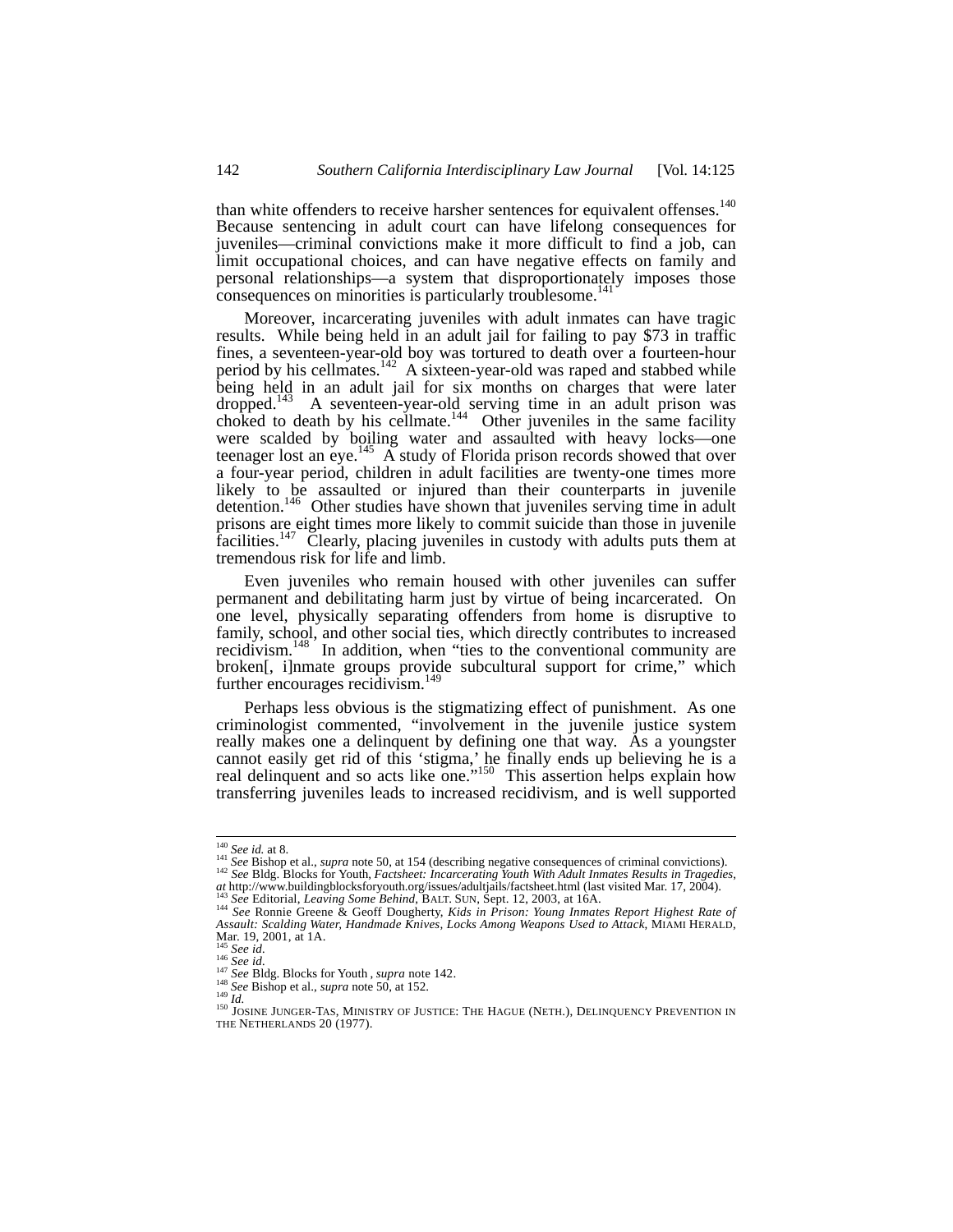by generally-accepted theories of social learning and social control, such as John Braithwaite's theory of reintegrative shaming.<sup>151</sup>

Shaming is reintegrative if it communicates that the person being punished is still considered to be part of the group. Thus, the disapproval, even moral outrage, in serious offense situations, must be directed at the criminal act rather than the actor. In contrast, shaming that stigmatizes operates to sever the offender from the group.<sup>152</sup>

Formal shaming (i.e., punishment administered by the state) is less reintegrative and therefore less effective than the informal shaming produced by the disapproval of an individual's family and immediate community.<sup>153</sup> For shaming to be effective in reducing crime, it is important that the offender's parents, teachers, and community reinforce a sense of moral outrage at the offense; but at the same time, shaming must also "provide ways to reclaim the offender as a part of the group."<sup>154</sup> Criminal sanctions stop short of this crucial step, leaving an offender stigmatized, unable to rejoin conventional society, and primed to reoffend.<sup>155</sup>

It is difficult to imagine that simply transferring more juveniles to adult court can ever reduce the problem of juvenile crime. It seems the height of folly to think that sending juveniles to serve time with violent adults, severing community ties in the process, and leaving offenders to replace family relationships with newly-forged jailhouse bonds could possibly prepare troubled youth to lead productive, law-abiding lives once they are released back into their communities. Certainly, no one would suggest that juveniles who commit violent offenses should go unpunished; however, "merely punishing delinquents is not enough. Since most of them will come back into the community, it is worthwhile to invest in their future and give them some practical and social tools to cope with life."156 Transferring more kids to adult court, without a concerted effort to understand the root causes of crime and prevent reoffending, is just throwing the baby out with the bathwater.

## IV. ALTERNATIVE APPROACHES: CRAFTING SOLUTIONS THAT FIT THE PROBLEM

#### A. DEFINING THE PROBLEM

In the early 1990s, confronted with a rise in juvenile crime arrests, a growing juvenile population, and limited resources, the Orange County

<sup>&</sup>lt;sup>151</sup> Generally speaking, the theory is that "shaming that is reintegrative and forgiving works better to prevent or deter crime than shaming that is stigmatizing and condemnatory . . . . Braithwaite identifies the community, rather than the justice system, as the primary agent of effective crime control." Bishop et al., *supra* note 50, at 150.<br>
152 *Id.*<br>
<sup>153</sup> *See id.*<br>
<sup>154</sup> *Id.* at 151.<br>
<sup>155</sup> *See id.* at 152.<br>
<sup>156</sup> Junger-Tas, *supra* note 7.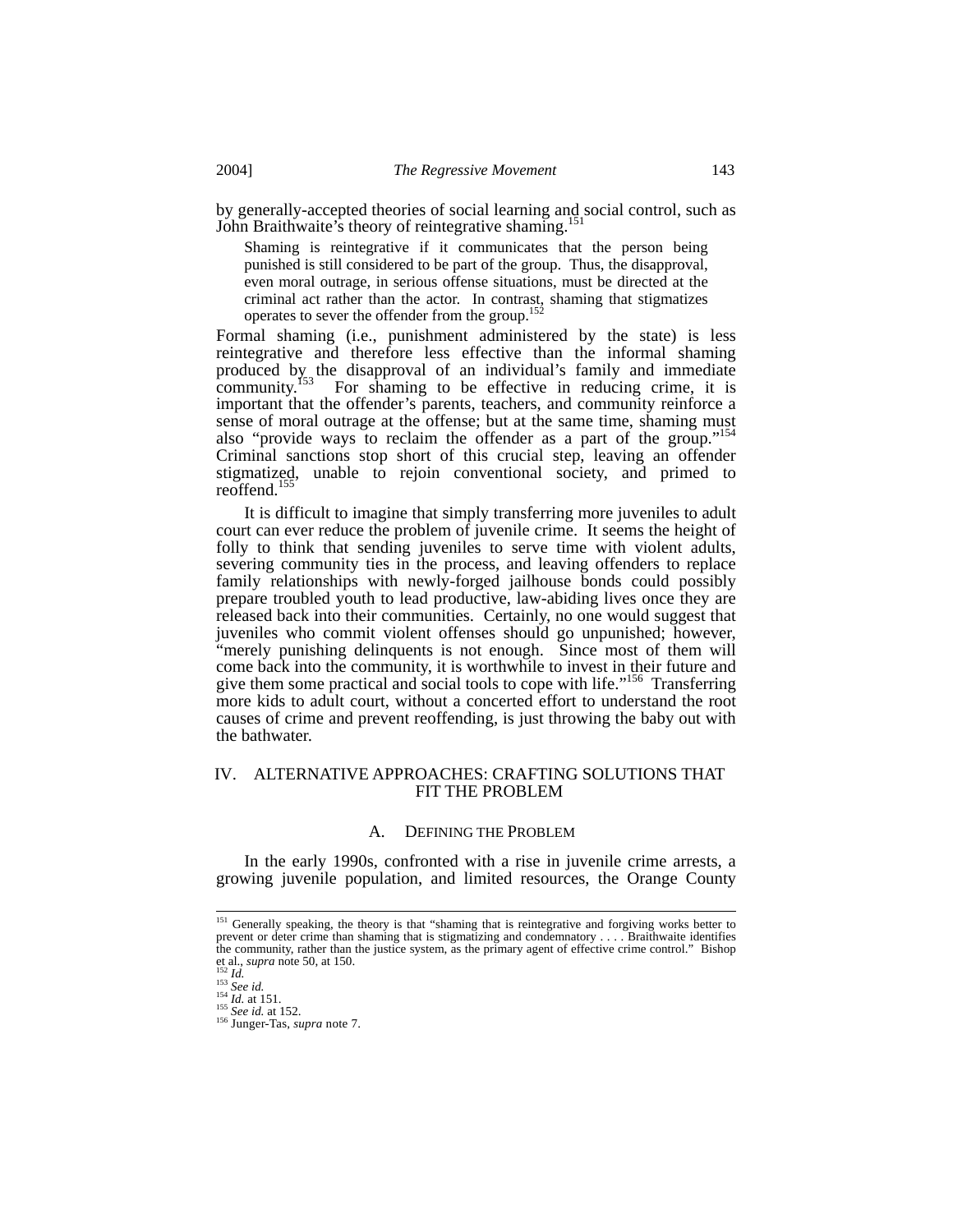(California) Probation Department ("OCPD") initiated a study to determine how effective its efforts were in reducing crime.<sup>157</sup> That research led to the identification of a group of chronic juvenile reoffenders, dubbed the "8% Problem," that was responsible for committing more than half of the crimes in the county. Subsequently, the OCPD developed a pilot intervention program specifically aimed at reducing offenses within this group.<sup>158</sup>

In Phase I of the study, 3,000 first-time offenders were tracked for a period of three years to evaluate how many went on to commit subsequent offenses.159 The study included two sets of data, one from offenders who entered the Orange County juvenile justice system for the first time in 1985 and one from those who entered in 1987.<sup>160</sup> Additionally, the OCPD identified and compared differences between nonrecidivists, low-rate recidivists, and chronic recidivists.<sup>161</sup> The study found that for the 1987 cohort, 71% did not reoffend and 21% were classified as low-rate recidivists. The chronic recidivists, representing the remaining 8%, accounted for 55% of the repeat offenses for the group.<sup>162</sup>

Based on these findings, Phase II focused entirely on gaining a better understanding of the "8% Problem" and its cost to the County.<sup>163</sup> The product of this research was the identification of several factors which, when combined with the age of the offender, could reliably be used to predict which juveniles would become chronic recidivists—the very first time they are referred to the juvenile justice system.<sup>164</sup> In other words, by applying these factors, prevention strategies can be focused on potential chronic reoffenders as soon as they commit their first offense. Not only does this have significant implications for reducing crime, it has the potential for huge cost savings as well. The "8%" averaged nearly twenty months of incarceration for subsequent offenses, at a cost of  $$44,000$  each.<sup>165</sup> "Because at least 500 new '8% problem' cases are added to "Because at least 500 new '8% problem' cases are added to

<sup>&</sup>lt;sup>157</sup> *See 8% Study, supra* note 11.<br>
<sup>158</sup> *See id.*<br>
<sup>159</sup> *See id.*<br>
<sup>160</sup> For the 1987 group, the researchers extended the tracking period for an additional three years, for a<br>
<sup>160</sup> and of six years. *See id.* 

<sup>&</sup>lt;sup>1</sup> Nonrecidivists were those with only one criminal offense (their first) during the three-year study period. Low-rate recidivists were defined as those juveniles with two or three criminal justice referrals, and chronic recidivists had four or more referrals. *See id.* 162 The results for that group comprised  $\frac{162}{162}$  The results for the 1985 cohort were substantially the same. Nonrecidivists for that group comprised

<sup>66%</sup> and low-rate recidivists 24%; chronic recidivists represented 10% of the group but were<br>responsible for 58% of repeat offenses. See id. at Tbl.1.

<sup>&</sup>lt;sup>163</sup> Phase II only analyzed data from the 1987 cohort. *See id.*<br><sup>164</sup> These factors were: age of the offender (a majority of the "8%" were age 15 or younger at the time of their first offense); whether they were subsequently made wards of the court and if so, at what age; and whether offenders had significant problem areas in their lives, such as substance abuse, family problems, trouble in school or a pattern of delinquent behavior (stealing, running away, or gang affiliation). The accuracy of these factors was tested using the 1987 cohort. Overall, they accurately predicted chronic recidivism in 70% of the cases (with 19% false positives and 11% false negatives). The accuracy rose to 77% for offenders ages fifteen and younger. It was least accurate in predicting chronic recidivism for older offenders, falling to 64% for those age sixteen and older. *See id*. Although the test produced a relatively high number of false positives, overinclusiveness in this case should not be problematic if these factors are used only as a method to direct juveniles to appropriate intervention programs. <sup>165</sup> *See id*.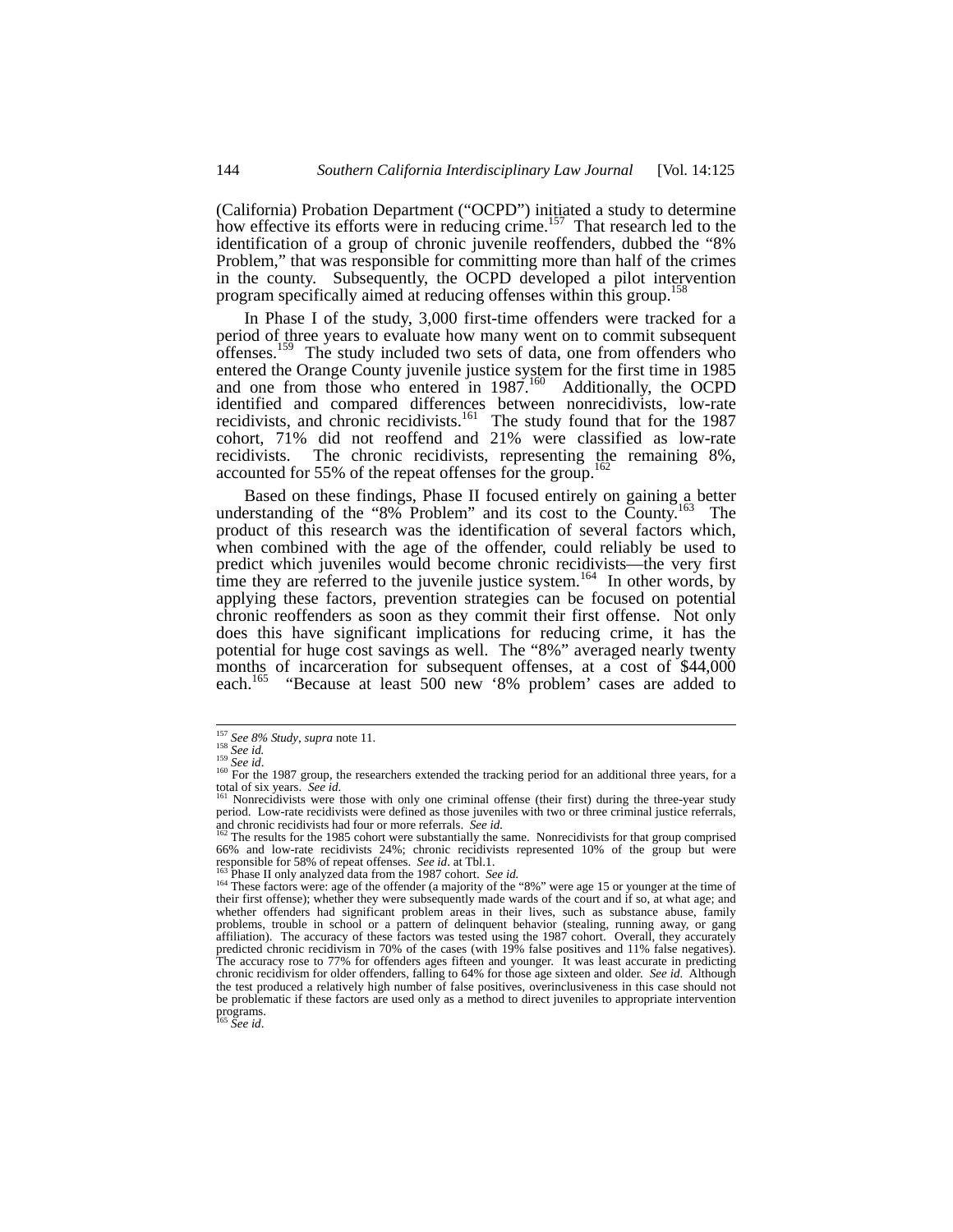Orange County's criminal justice system annually, each new group could potentially cost taxpayers \$22 million to incarcerate."166

Phase III of the study tested the factors by applying them to 905 firsttime wards of the court: "the recommended target population and the more serious of the first-time offenders." $167$  The test substantiated the findings in Phase II, with the factors correctly identifying non-recidivists, low-rate, and chronic recidivists with  $66\%$  accuracy. <sup>168</sup> These findings strongly suggest that singling out those juveniles who are most likely to reoffend, and then tailoring intervention methods to address specific risk factors, can result in a dramatic reduction in later, potentially violent offenses.<sup>169</sup> Based on the conclusions of all three phases of the study, the OCPD made recommendations for case identification procedures and assessment tools, and outlined a pilot project (including a formal experimental research component), which was implemented in June  $1997$ .<sup>17</sup>

In addition to targeted intervention programs, there is compelling evidence that prevention programs can have a significant effect on reducing crime by reaching juveniles *before* they commit their first offense. Statistics show that juvenile crime peaks during after-school hours, which strongly suggests that greater supervision during that time can have a significant deterrent effect.<sup>171</sup> Those who experience juvenile crime firsthand confirm the value of after-school programs. In a poll of police chiefs across the country, 69% said that "after-school and educational programs are the most effective programs for reducing juvenile crime."<sup>172</sup> Other groups have also advocated increased efforts aimed at juvenile crime prevention. In 1994, the same year Orange County initially published their report, the Little Hoover Commission made several recommendations to<br>report, the Little Hoover Commission made several recommendations to the California State Legislature on how best to deal with juvenile crime.<sup>1</sup> The Commission concluded that the State should focus its efforts on prevention: "The Governor and the Legislature should direct all state agencies involved in anti-crime efforts to make early intervention and prevention programs a top priority."<sup>174</sup> To accomplish this goal, the Commission recommended that the State "consolidate juvenile anti-crime

<sup>&</sup>lt;sup>166</sup> *Id.* Other jurisdictions have estimated similar potential cost savings by reducing recidivism. Florida, for example, estimates that a 4% reduction in recidivism would result in \$65 million in long-term sayings. See Fla. Dep't of Juvenile Justice, *supra* note 112.

<sup>&</sup>lt;sup>167</sup> 8% Study, *supra* note 11.<br><sup>168</sup> This test produced a higher number (28%) of false positives than the first. However, "[b]y correcting problems with variable definitions for the first-time ward data set, the number of false positives can be significantly reduced." *Id.* 

<sup>&</sup>lt;sup>169</sup> *See id.* <sup>170</sup> *See id.* <sup>170</sup> *See id.* <sup>170</sup> *See id.* <sup>170</sup> *See id.* <sup>171</sup> in 5 violent crimes committed by juveniles occur in the four hours following the end of the school day (i.e., between 2 p.m. and 6 p.m.)." Similar patterns were observed for gang-related violence. MELISSA SICKMUND, HOWARD N. SNYDER, & EILEEN POE-YAMAGATA, OFFICE OF JUVENILE JUSTICE & DELINQUENCY PREVENTION, NATIONAL CENTER FOR JUVENILE JUSTICE, JUVENILE OFFENDERS AND VICTIMS: 1997 UPDATE ON VIOLENCE—STATISTICS SUMMARY (Aug. 1997), *available at* http://www.ojjdp.ncjrs.org/pubs/html. In Florida, "[j]uvenile crime, including violent offenses, peaks at around 3 p.m., generally right after school lets out." Fla. Dep't of Juvenile Justice, *supra* note 112. 172 LITTLE HOOVER COMM'N, *supra* note 82, at 36–37. 173 *See generally* LITTLE HOOVER COMM'N, *supra* note 86. 174 *Id.* at vii.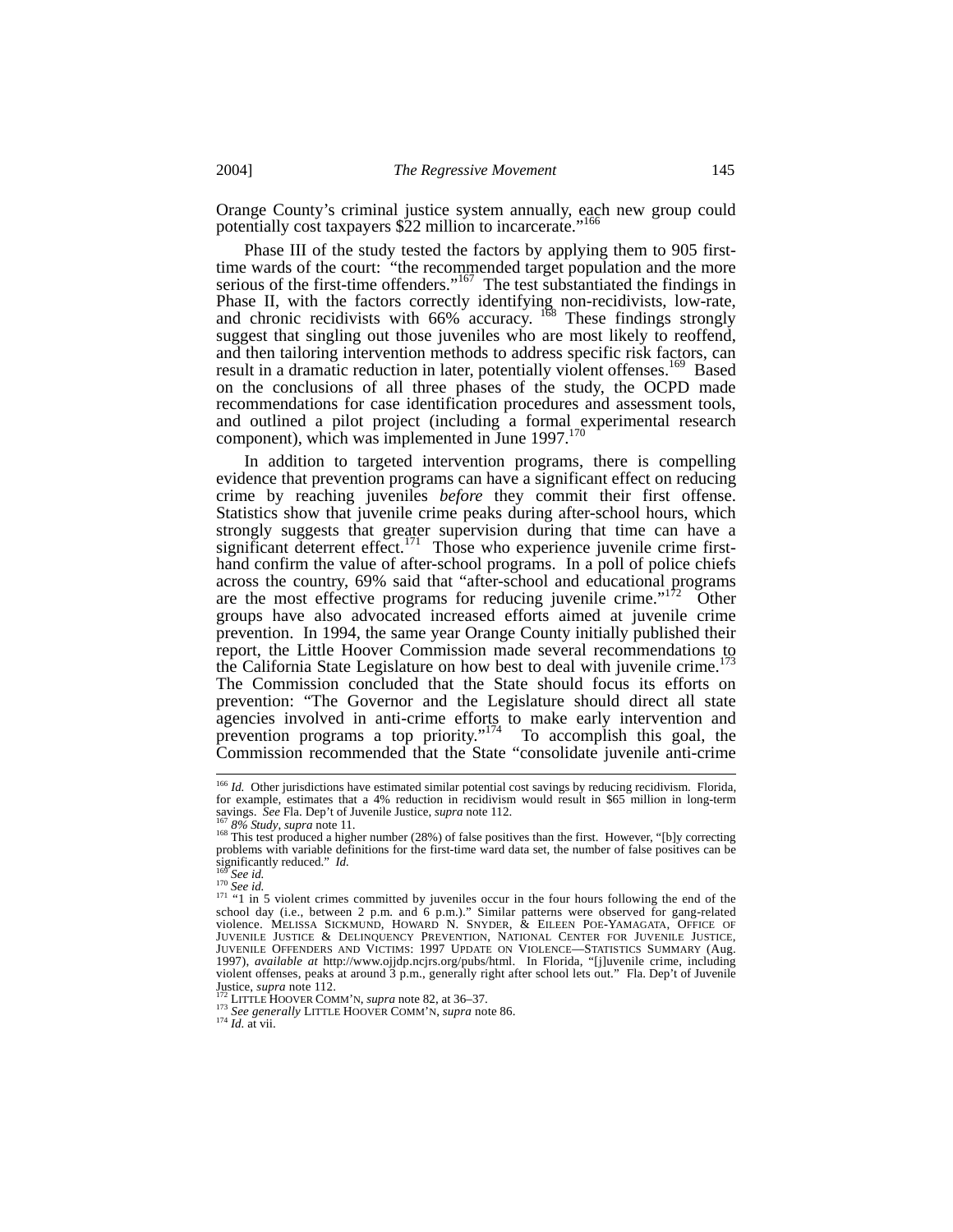efforts in a single agency," one that should "draft a clear statement of philosophy, purpose and function that focuses on deterrence as the cornerstone for the juvenile criminal justice system."<sup>175</sup>

Although then-Senator Bill Lockyer proposed to former Governor Gray Davis that they implement the Commission's recommendation to establish a coordinating council, the Governor never responded (although the Attorney General's office has supported the prevention agenda).<sup>176</sup> The Office of Criminal Justice Planning ("OCJP"), which was in a position to take a lead on the prevention issue, was eliminated in 2003, but Governor Arnold Schwarzenegger is required to propose something to take its place.<sup>1</sup>

#### B. SANTA CRUZ COUNTY: A MODEL SOLUTION

In 1997, the juvenile hall in Santa Cruz County, California was operating at 133% of its capacity.<sup>178</sup> Faced with the costly prospect of expanding the facility, the County chose instead to reform the system.<sup>179</sup> Now, less than ten years later, a host of innovative programs have been implemented. Not only have these programs reduced the number of incarcerated youths by nearly half, they have shortened average stays in detention, reduced the disproportionate confinement of minorities, and most impressively, reduced the juvenile arrest rate in Santa Cruz County by nearly  $40\%$ <sup>180</sup>

In 1997, the Santa Cruz County Probation Department ("SCCPD") established several programs and services that were shaped by a set of values aimed at providing a quality "System of Care" for both offenders and the community.<sup>181</sup> The goal of the SCCPD is to "help youth repair the harm created by their crimes," while at the same time providing "opportunities for youth to develop competencies that will help them to become self-reliant, productive citizens."<sup>182</sup>

A key component of the SCCPD's success is its early intervention program. Every juvenile who is arrested within the city limits is screened and assessed by a probation officer.<sup>183</sup> In addition, an officer makes contact with each first-time offender, even for the most minor offenses.<sup>184</sup> Subsequent to these evaluations, a range of interventions can be implemented based on the seriousness of each offense and the needs of the

<sup>&</sup>lt;sup>175</sup> *Id.* at iv, vi.<br><sup>176</sup> *See* E-mail from Jim Mayer, Executive Director, Little Hoover Commission, to Kelly Angell (Feb.  $18, 2004, 14:12$  PST) (on file with author).

<sup>177</sup> *See id.* 178 *See id.* 178 *See id.* 178 *See id.* 178 *See Ctr.* on Juvenile & Criminal Justice, *Reforming the Juvenile Justice System*, at http://www.cjcj.org/jjic/reforming/php (last visited Feb. 17, 2004).

http://www.cjcj.org/jjic/reforming/php (last visited Feb. 17, 2004).<br><sup>179</sup> See id.<br><sup>180</sup> See id. See also Eric Bailey, Jobs, Not Juvenile Hall, L.A. TIMES, Dec. 18, 2003, at A1.<br><sup>181</sup> These values are: family preservation, cruz.ca.us/prb/org/juvenileservices.html#index (last visited Mar. 17, 2004). <sup>182</sup> *Id.* <sup>183</sup> *See id.* <sup>184</sup> *See id.*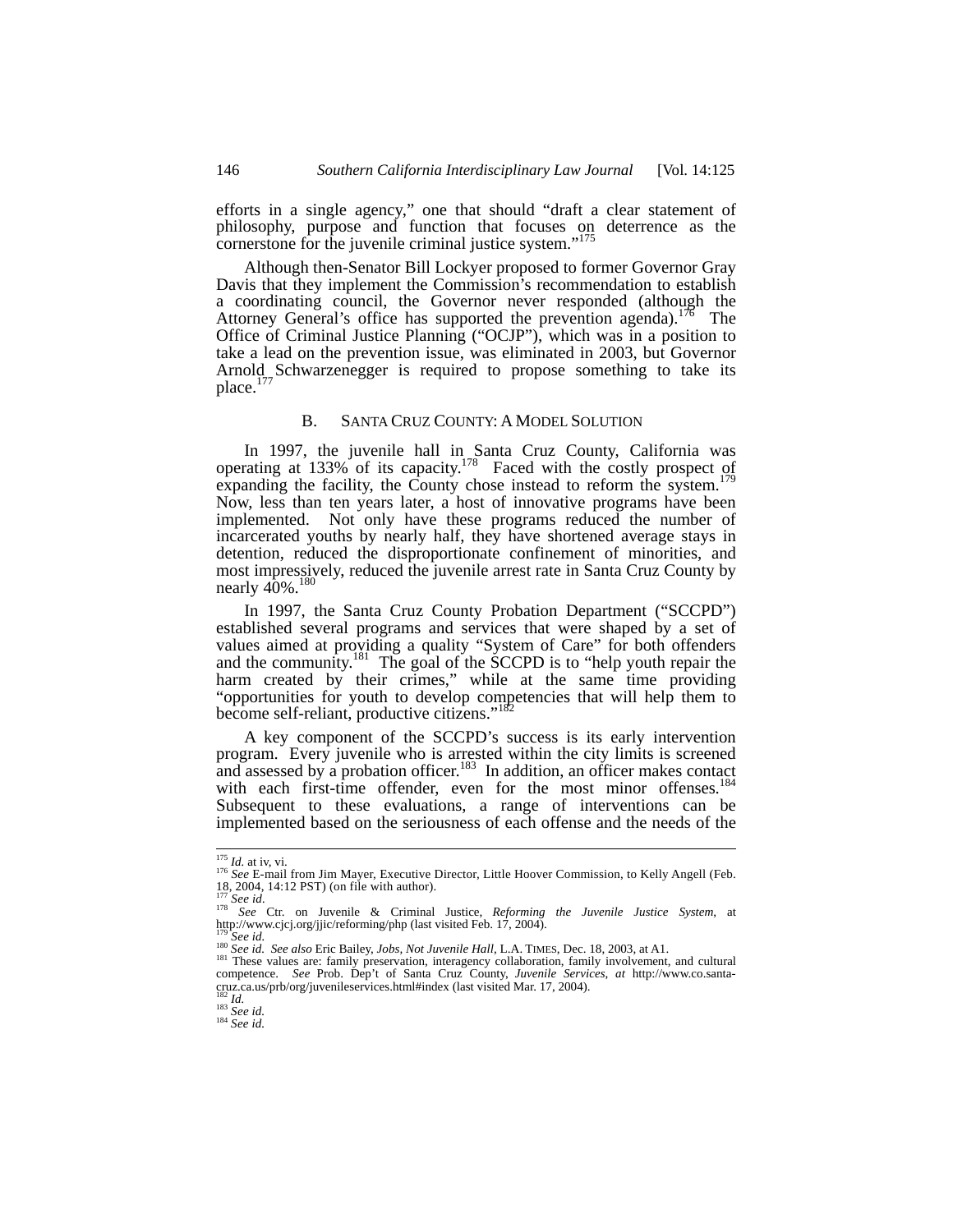individual offender.<sup>185</sup> These programs include community service, education, restitution, and counseling.<sup>186</sup> Offenders may be assigned to work in a community garden, on projects such as erosion control and clearing out streams, or they may be given family counseling, anger management classes, or tutoring.<sup>187</sup> They may also be ordered to perform restitution to their victims, which can take a myriad of forms. Some offenders participate in a "Victim Impact Class," designed to educate youth about how their bad acts impact the victims of crime, or they may be confronted directly by the victims themselves.<sup>188</sup> Seemingly simple gestures can have significant and long-lasting impacts. For example, one offender wrote a sincere letter of apology for stealing a bicycle.<sup>189</sup> The bicycle's owner, a teacher, was appalled at the boy's horrible grammar and offered to provide tutoring as part of the youth's restitution program.<sup>190</sup> Other offenders are enrolled in a job training and mentoring program; upon successful completion, they are hired by participating businesses.<sup>191</sup>

For more serious offenses, the court orders home detention instead of juvenile hall.<sup>192</sup> Offenders may not leave home except to go to school, work, or counseling.<sup>193</sup> In addition to SCCPD supervision via personal visits to home and school, offenders may also be fitted with an electronic monitoring device.<sup>194</sup> Only as a last resort—when other programs have failed, the offender has very serious problems, or for violent or weapons offenses—will juveniles be sent to detention.195

By all accounts, the program has been a tremendous success. Since launching the program in 1997, the number of juvenile arrests has decreased by 25%, while at the same time the County's juvenile population has increased by  $20\%$ .<sup>196</sup> Moreover, home detention is less than half the cost of incarceration, making the County a model of fiscal, as well as social, responsibility.<sup>197</sup>

Comprehensive programs that promote alternatives to incarceration have been implemented in other states with similarly positive results.<sup>1</sup> Rather than merely instituting harsher punishments for juvenile offenders, a more sophisticated approach of prevention and intervention, tailored to the special needs of youths, shows real promise of success.

<sup>&</sup>lt;sup>185</sup> See id.<br>
<sup>186</sup> See id.<br>
<sup>186</sup> See id.<br>
<sup>188</sup> See id.<br>
<sup>188</sup> See id.<br>
<sup>198</sup> See id.<br>
<sup>199</sup> See id.<br>
<sup>199</sup> See id.<br>
<sup>192</sup> See id.<br>
<sup>194</sup> See id.<br>
<sup>194</sup> See id.<br>
<sup>194</sup> See id.<br>
<sup>194</sup> See id.<br>
<sup>194</sup> See id.<br>
<sup>194</sup> See i reductions in its detention population, juvenile crime rates, and overrepresentation of minorities in secure detention. *See* Ctr. on Juvenile & Criminal Justice, *supra* note 178. *See also* LITTLE HOOVER COMM'N, *supra* note 82, at 31–33 (listing twelve U.S. cities that have successfully implemented programs aimed at reducing youth violence).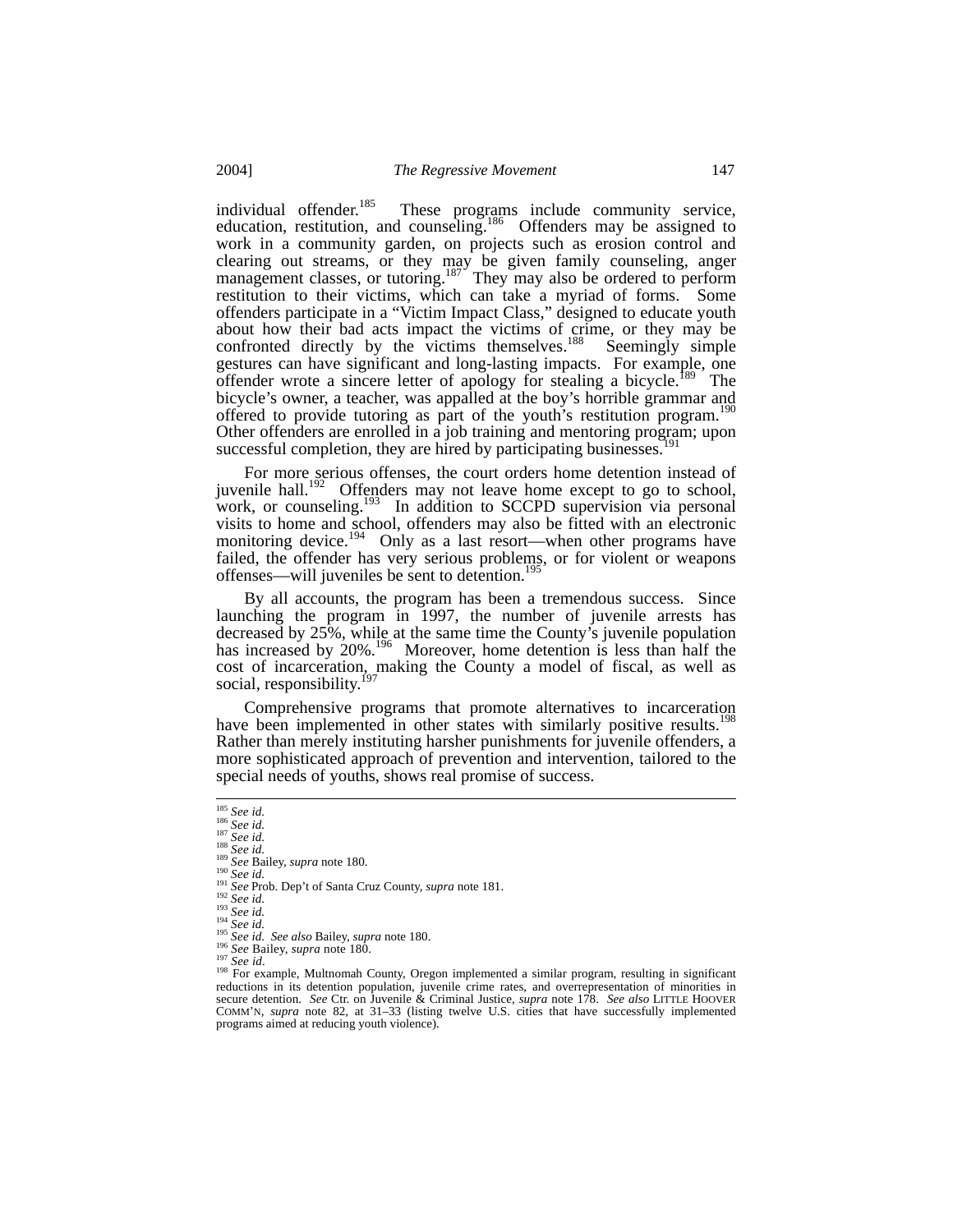### V. CONCLUSION: PREVENTION AND REHABILITATION ARE THE KEYS TO AN EFFECTIVE JUVENILE CRIME POLICY

Clearly, increasing the severity of punishment does not work to reduce juvenile crime. An individualized approach with a focus on prevention, early intervention, and rehabilitation has far more potential for success than does a one-size-fits-all, heavily punitive system.

Imposing adult-like sentences on juveniles is not only ineffective, it also fails to address the special needs of school-age children. Incarceration simply does not leave juvenile offenders equipped to successfully reenter their communities. Efforts to educate offenders in detention are marginal at best. For example, a recent hot topic was the California Youth Authority's ("CYA") controversial practice of locking juvenile inmates in cages while they are being tutored.<sup>199</sup> Youth advocates say this practice is dehumanizing and degrading, and the CYA's own task force recommended two years ago that the use of cages be reduced.<sup>200</sup>

Purely punitive solutions also fail to take into account the widelyaccepted notion that violence is a learned behavior.<sup>201</sup> Evidence shows that children who are victims of abuse or neglect are more likely to commit violent crimes as juveniles and adults.<sup>202</sup> One study found that these children "begin committing crimes at younger ages, commit nearly twice as many offenses as non-abused children, and are arrested more frequently."<sup>203</sup> In addition to the traumatizing effects of family violence and neglect, abuse often leaves children bereft of the skills they need to deal with conflict in safe and healthy ways. Children who experience violence at the hands of their caregivers are more apt to "learn that violence is an acceptable reaction to conflict and frustration, and they adopt this behavior as adults."<sup>204</sup>

Socioeconomic factors play a significant role in juvenile violence as well. Many offenders come from unstable homes in poor neighborhoods, and suffer from addiction, mental health problems, and learning disabilities.<sup>205</sup> Orange County's "8% Study" found that "more than half of the families of high-risk youth studied for this report had significant problems impeding their ability to provide adequate supervision, structure, or support to their children."<sup>206</sup> It seems patently unfair to impose harsh penalties on juveniles who, through no fault of their own, come from

 <sup>199</sup> *See* Jill Leovy & Jia-Rui Chong, *Youth Authority to Review Use of Cages; Inmate Advocates Say the 'Secure Program Areas' for Teaching Violent Youths Are Inhumane, Call for a Ban*, L.A. TIMES, Feb. 6, 2004, at A1.<br>
<sup>200</sup> *See id.*<br>
<sup>200</sup> *See id.*<br>
<sup>201</sup> *See LITTLE HOOVER COMM'N, supra note 82, at 13.* 

<sup>202</sup> See id.<br>
203 *See id.*<br>
204 *Id.*<br>
204 LITTLE HOOVER COMM'N, *supra* note 86, at 26 (quoting CAL. TASK FORCE TO PROMOTE SELF-<br>
204 LITTLE HOOVER COMM'N, *supra* note 86, at 26 (quoting CAL. TASK FORCE TO PROMOTE SELF- $\frac{1990}{205}$ .

<sup>205</sup> *See* Jenifer Warren, Jill Leovy, & Nora Zamichow, *A Daily Lesson in Violence & Despair*, L.A. TIMES, Feb. 17, 2004, at A1. 206 *8% Study*, *supra* note 11.